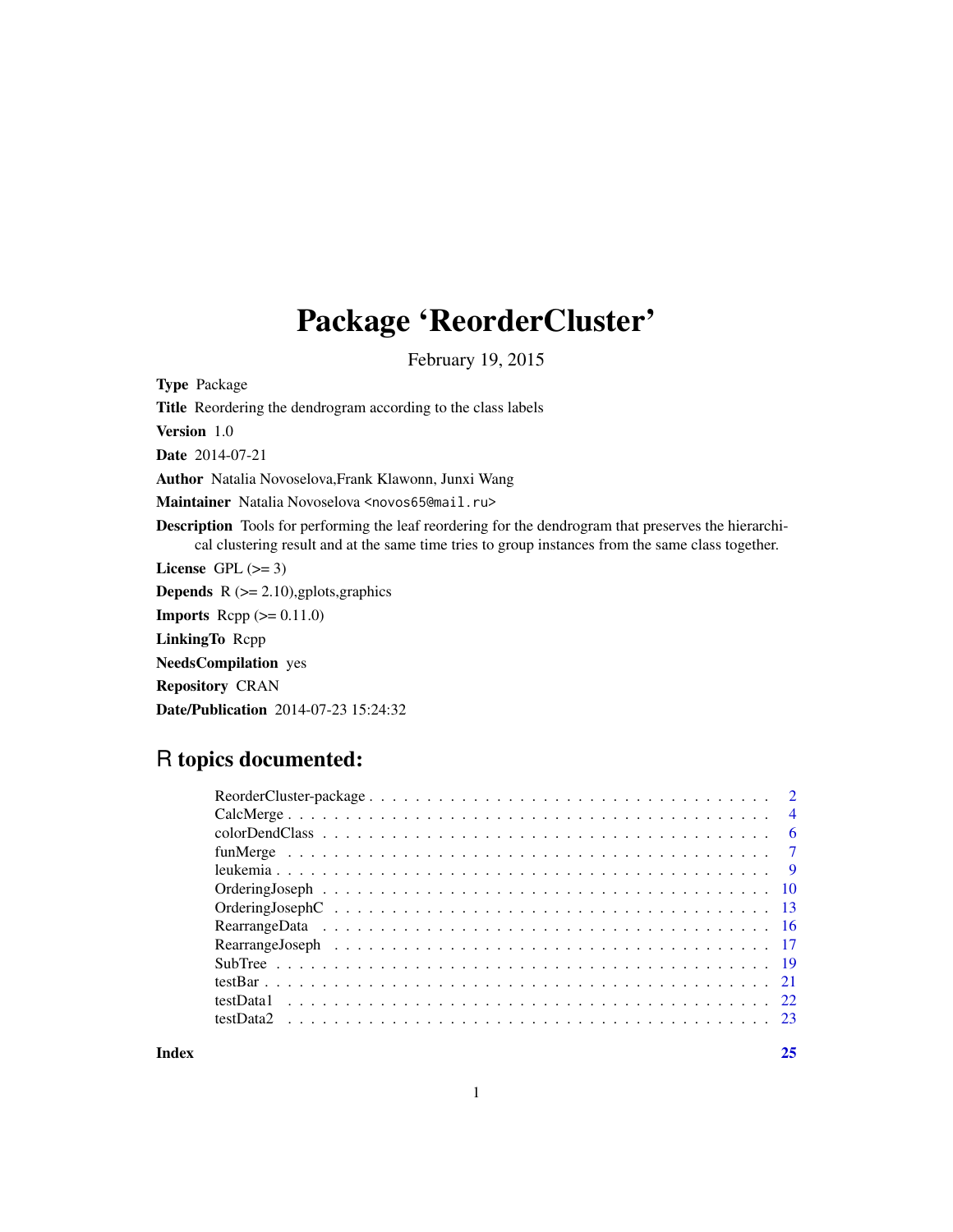<span id="page-1-0"></span>ReorderCluster-package

*optimal reordering of the hierarchical tree according to class labels*

# Description

The package includes the functions to make the near optimal reordering of the leaves of dendrogram according to the class labels, preserving its initial structure. The reordering algorithm tries to group instances from the same class together. With such an optimised dendrogram it is easier to interpret the interrelation between the available class labels and clusters. Moreover, it is possible to see whether one can predict the class for unlabeled instances based on the distance that was used for clustering.

#### Details

| Package: | <b>ReorderCluster</b> |
|----------|-----------------------|
| Type:    | Package               |
| Version: | 1.0                   |
| Date:    | 2014-07-21            |
| License: | $GPL (=3)$            |

The basic unit of ReorderCluster package is the function [RearrangeJoseph](#page-16-1), which makes the initialization of all the auxiliary matrices and the sequence of the necessary functions' call to perform the leaf reordering according to class labels. The function [RearrangeJoseph](#page-16-1) implements the preprocessing of the merging matrix of the hierarchical clustering by calling the auxiliary function [testBar](#page-20-1) to form the node (subtree) structure using the merging matrix, the auxiliary functions [CalcMerge](#page-3-1) to mark the nodes with identical class labels, the auxiliary functions [SubTree](#page-18-1) to simplify the initial hierarchical tree by constructing the modified tree, where the subtrees with equal class labels are merged into the single element. The function [RearrangeJoseph](#page-16-1) calls the function [OrderingJoseph](#page-9-1) to execute the dynamic programming algorithm, which calculates the values of the evaluation function for each subtree of the dendrogram and thereafter finds the optimized sequence of leaves using the function [funMerge](#page-6-1). The evaluation function is calculated on the basis of the existing class labels.

#### Functions

[RearrangeJoseph](#page-16-1) Makes the calls to sequence of functions to perform the leaf reordering according to class labels. [OrderingJoseph](#page-9-1) Calculates the evaluation function for each subtree using the dynamic programming approach. [OrderingJosephC](#page-12-1) Calculates the evaluation function for each subtree using the dynamic programming approach calling the [RearrangeData](#page-15-1) Provides the main scheme to perform optimal reordering of the hierarchical tree according to class labels [funMerge](#page-6-1) Recovers the optimal sequence of leaves of the hierarchical tree using the backtracking scheme. [CalcMerge](#page-3-1) Forms the auxiliary vectors to mark the nodes with identical class labels. [SubTree](#page-18-1) Simplifies the initial hierarchical tree by reducing the number of nodes. [testBar](#page-20-1) For each inner node of the dendrogram forms two vectors with left and write subtrees' elements. [colorDendClass](#page-5-1) Makes the plot of the dendrogram, visualizing the class label information with different colors of dendro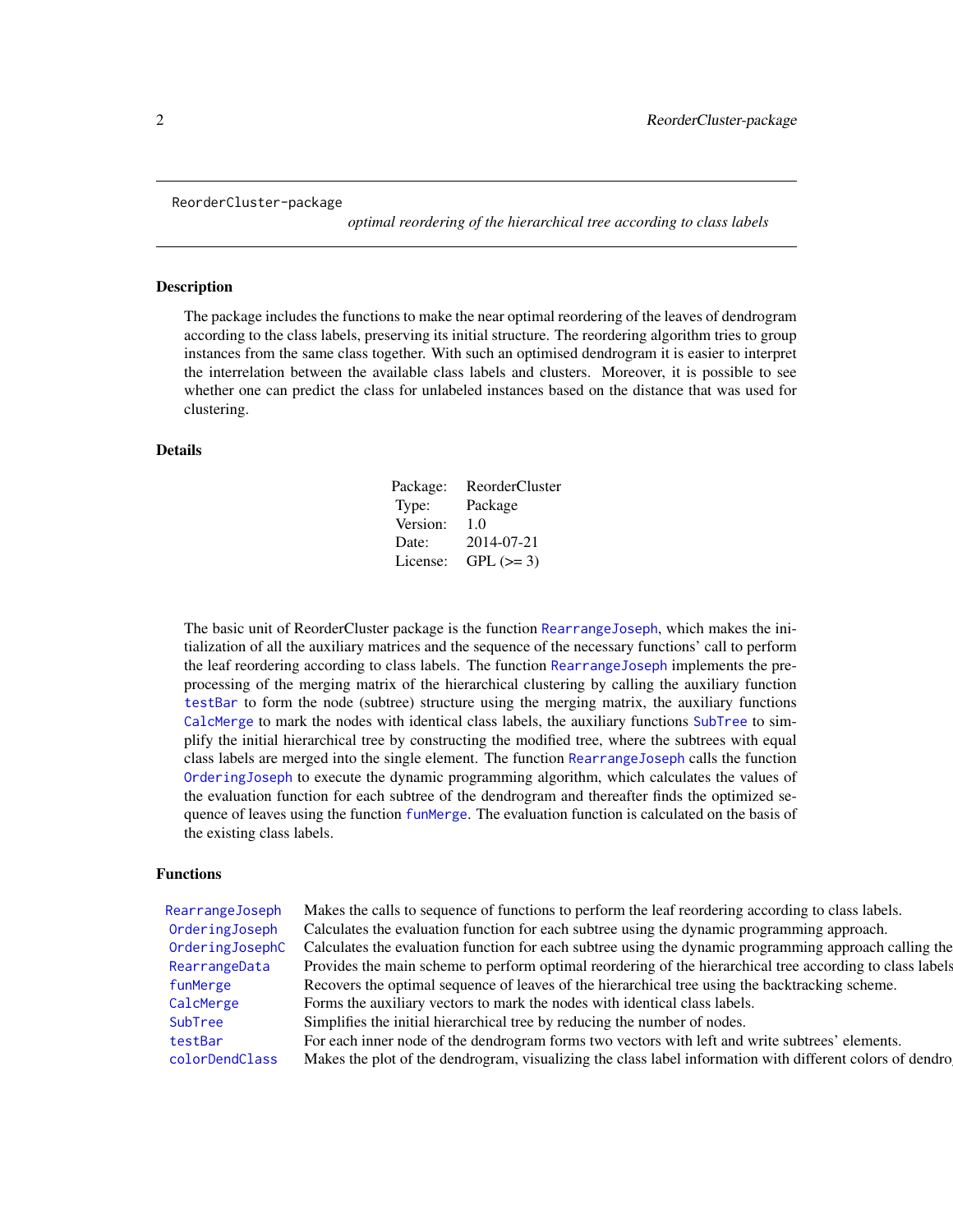<span id="page-2-0"></span>[testData1](#page-21-1) Generates the simulated dataset with 400 genes and 100 experiments with 3 class labels. [testData2](#page-22-1) Generates the simulated dataset with 90 genes and 90 experiments with 3 class labels.

#### Installing and using

To install this package, make sure you are connected to the internet and issue the following command in the R prompt:

```
install.packages("ReorderCluster")
```
To load the package in R:

```
library(ReorderCluster)
```
#### Author(s)

Natalia Novoselova,Frank Klawonn,Junxi wang

Maintainer: Natalia Novoselova <novos65@mail.ru>

#### References

Z. Bar-Joseph, D.K. Gifford, and T.S. Jaakkola. Fast optimal leaf ordering for hierarchical clustering. Bioinformatics, 17:22-29, 2001. Therese Biedl,Brona Brejova, Erik D,Demaine, Angele M.Hanmel and Tomas Vinar:Optimal Arrangement of Leaves in the Tree Representing Hierarchical Clustering of Gene Expression Data/Technical report 2001-14.

#### See Also

CRAN packages cba, seriation includes the function for optimal leaf reordering of the dendrogram with respect to the minimizing the sum of the distances along the (Hamiltonian) path connecting the leaves in the given order.

```
data(leukemia)
cpp=FALSE
rownames(leukemia)=leukemia[,1]
leukemia=leukemia[,-1]
matr=leukemia[,-101]
class=leukemia[,101]
matr=as.matrix(matr)
dd=dim(matr)
```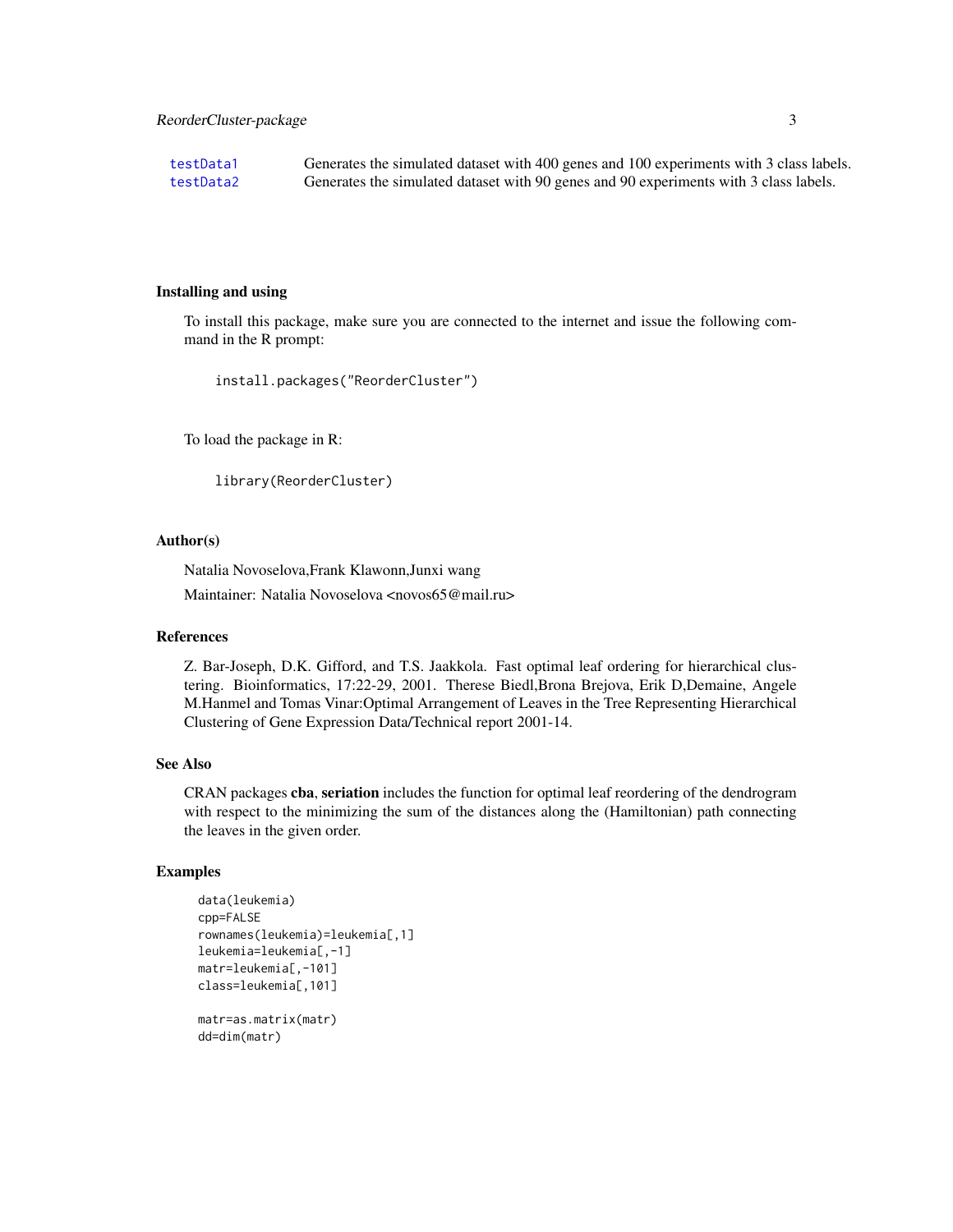```
label=unique(class)
Rowcolor=rainbow(length(label))
rc=matrix(0,length(class),1)
ds=matrix(0,length(class),1)
for (j in 1:length(label))
   {
index=which(class==label[j])
rc[index]=Rowcolor[j]
}
dist=dist(matr)
hc <- hclust(dist)
dend=as.dendrogram(hc)
my_palette <- colorRampPalette(c("green", "black", "red"))(n = 399)
hv <- heatmap.2(matr,Rowv=dend,scale = "none",Colv=NA,
                col=my_palette, RowSideColors = rc,trace="none",dendrogram="row")
 legend("topright",legend=label,col=Rowcolor,pch=15,cex=0.8)
 res=RearrangeJoseph(hc,as.matrix(dist),class,cpp)
hcl=res$hcl
 dend=as.dendrogram(hcl)
hv <- heatmap.2(matr,Rowv=dend,scale = "none",Colv=NA,
                col=my_palette, RowSideColors = rc,trace="none",dendrogram="row")
 legend("topright",legend=label,col=Rowcolor,pch=15,cex=0.8)
```
<span id="page-3-1"></span>CalcMerge *Forms the binary vector to mark the nodes with identical class labels.*

#### Description

This is the auxiliary function of the package. It generates the binary vector to mark the nodes with identical class labels.

# Usage

```
CalcMerge(hc,node,class)
```
#### Arguments

hc An object of class hclust which describes the tree produced by the clustering process.There are such components: merge, height, order, labels,call,method,dist.method.

<span id="page-3-0"></span>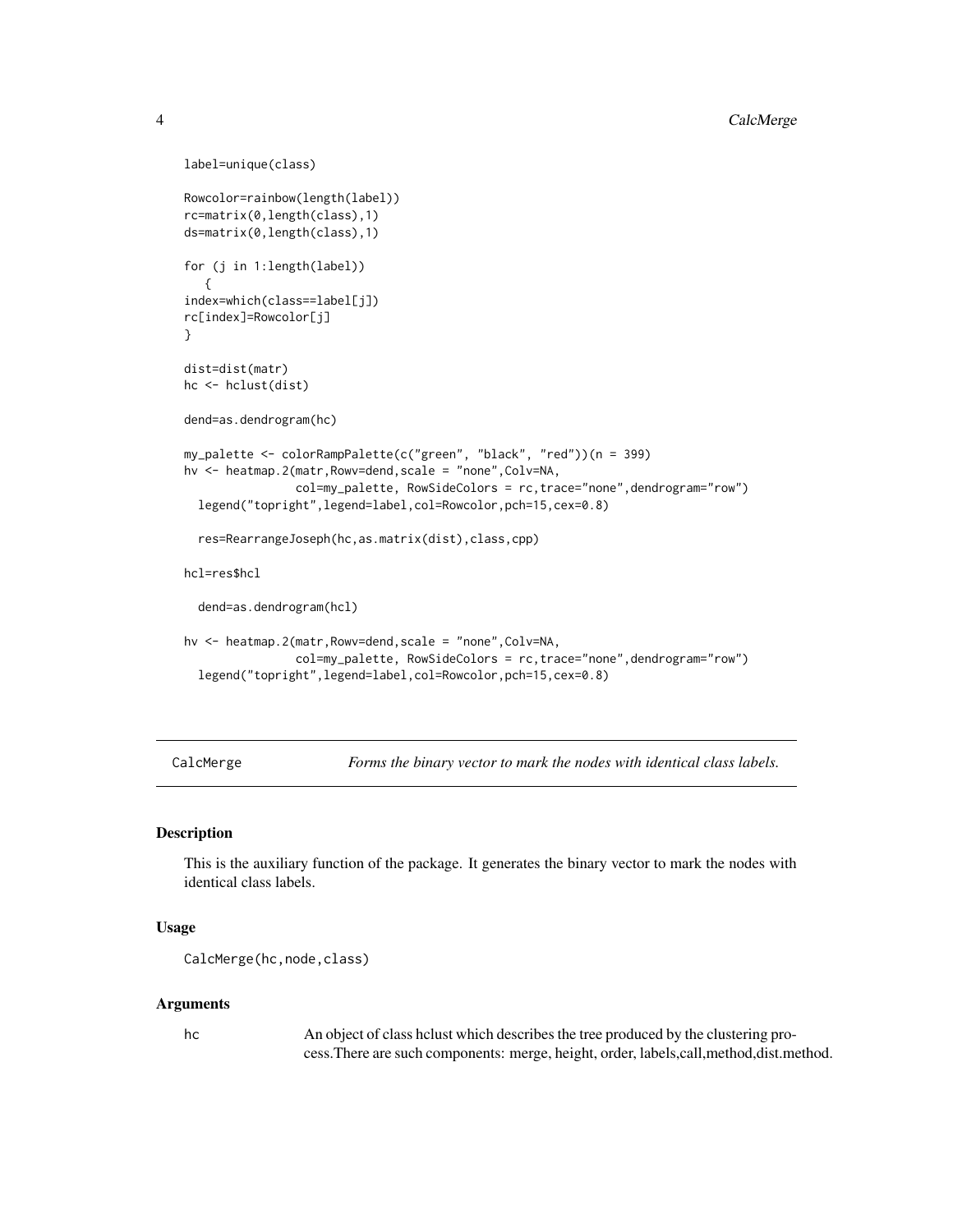# <span id="page-4-0"></span>CalcMerge 5

| node  | a list of lists of length n-1 testBar, where each single list stores two vectors,<br>consisting of elements of the left and right subtrees of the corresponding node<br>in the merging matrix hc |
|-------|--------------------------------------------------------------------------------------------------------------------------------------------------------------------------------------------------|
| class | a vector of length n, which stores the class labels of the dataset objects.                                                                                                                      |

# Details

This is the auxiliary function of the package. It generates the binary vector to mark the nodes with identical class labels. The node or subtree with the elements, having the same class labela are marked by value 1, otherwise 0. The output vector is used as input to function [SubTree](#page-18-1), which simplifies the hierarchical tree in order to increase the efficiency of the dynamic programming algorithm.

# Value

flag a binory vector of length n-1.

# Author(s)

Natalia Novoselova,Frank Klawonn,Junxi wang

Maintainer: Natalia Novoselova <novos65@mail.ru>

# References

Therese Biedl,Brona Brejova, Erik D,Demaine, Angele M.Hanmel and Tomas Vinar:Optimal Arrangement of Leaves in the Tree Representing Hierarchical Clustering of Gene Expression Data/Technical report 2001-14

# See Also

[RearrangeJoseph](#page-16-1), [OrderingJoseph](#page-9-1)

```
data(leukemia)
rownames(leukemia)=leukemia[,1]
leukemia=leukemia[,-1]
matr=leukemia[,-101]
class=leukemia[,101]
matr=as.matrix(matr)
dist=dist(matr)
```

```
hc <- hclust(dist)
node=testBar(hc)
flag=CalcMerge(hc,node,class)
```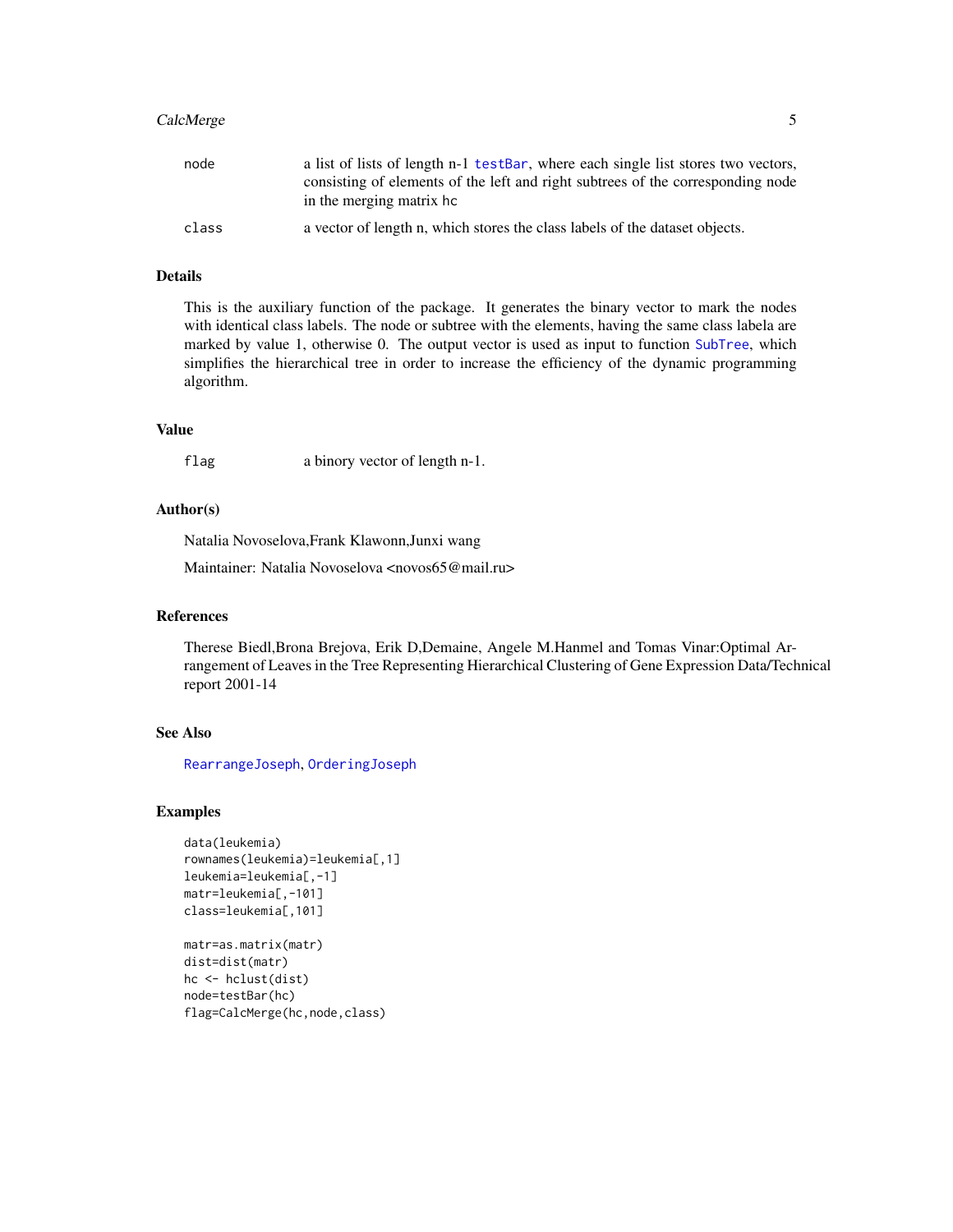<span id="page-5-1"></span><span id="page-5-0"></span>

#### Description

Makes the plot of the dendrogram, visualizing the class label information with different colors of dendrogram edges.

# Usage

colorDendClass(dend, class)

#### Arguments

| dend  | the clustering dendrogram of the analyzed dataset.                          |
|-------|-----------------------------------------------------------------------------|
| class | a vector of length n, which stores the class labels of the dataset objects. |

# Details

Makes the plot of the dendrogram, visualizing the class label information with different colors of dendrogram edges.

# Author(s)

Natalia Novoselova,Frank Klawonn,Junxi wang Maintainer: Natalia Novoselova <novos65@mail.ru>

# References

Z. Bar-Joseph, D.K. Gifford, and T.S. Jaakkola. Fast optimal leaf ordering for hierarchical clustering. Bioinformatics, 17:22-29, 2001.

# See Also

[RearrangeJoseph](#page-16-1), [OrderingJoseph](#page-9-1)

```
data(leukemia)
rownames(leukemia)=leukemia[,1]
leukemia=leukemia[,-1]
matr=leukemia[,-101]
class=leukemia[,101]
matr=as.matrix(matr)
dist=dist(matr)
hc <- hclust(dist)
```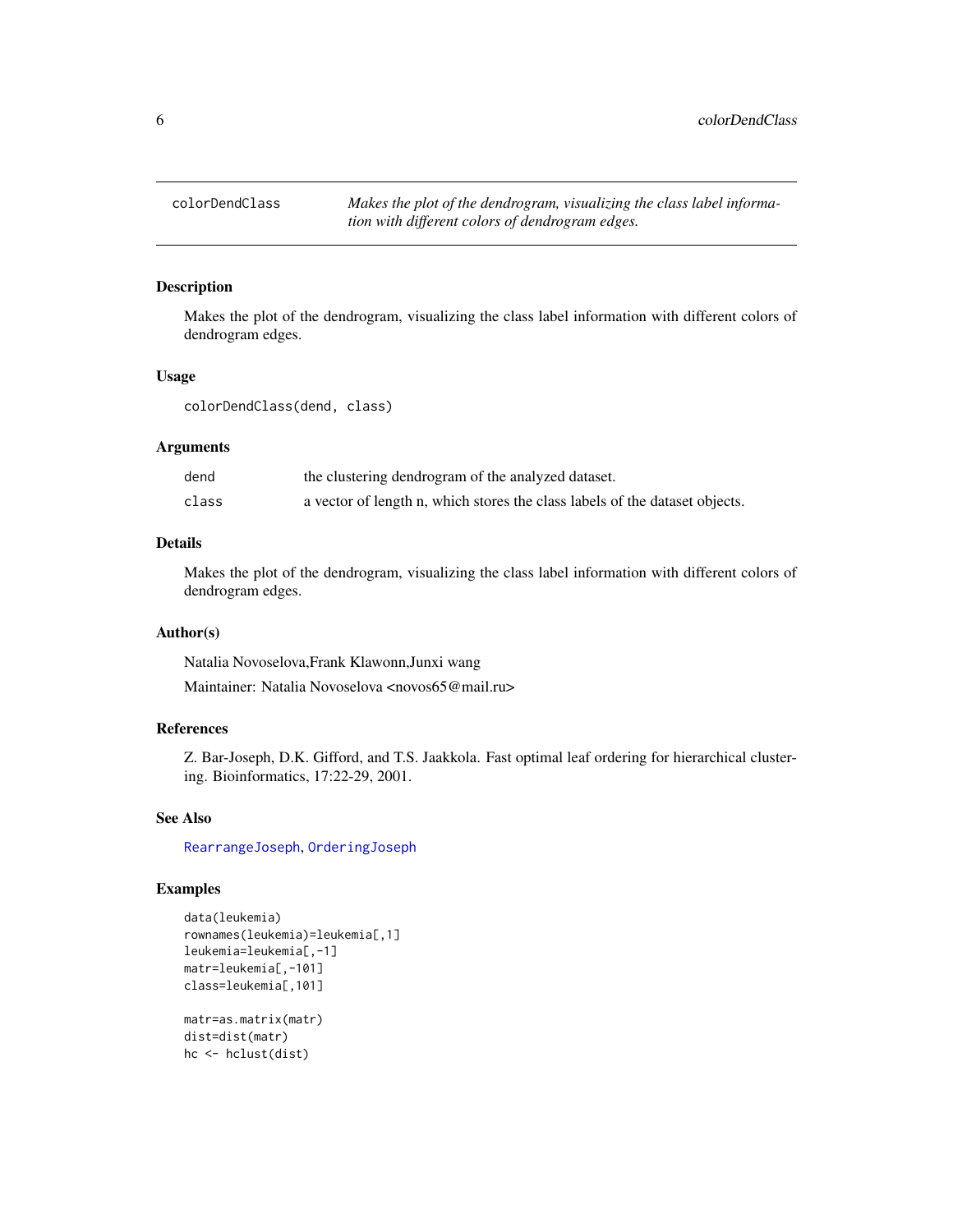#### <span id="page-6-0"></span>funMerge 7

```
dend=as.dendrogram(hc)
label=unique(class)
Rowcolor=rainbow(length(label))
rc=matrix(0,length(class),1)
for (j in 1:length(label))
{
index=which(class==label[j])
rc[index]=Rowcolor[j]
}
colorDendClass(dend,rc[hc$order])
```
<span id="page-6-1"></span>funMerge *Recover the optimal sequence of leaves in the hierarchical tree according to available class labels.*

# Description

This is the auxiliary function of the package. It recovers the optimal sequence of leaves in the tree. Recovering is made using a backtracking scheme with the help of matrices maxI and maxJ, which store the codes of the intermediate elements, providing the best value of the evaluation function for each subtree. The sequence corresponds to the optimised leaf ordering according to evaluation function. During the recovering process for some nodes the coressponding subtrees are switched and the modified merge matrix is formed. It returns a "matrix" object, which presents the modified merge matrix with some nodes with switched subtrees. The function output is used in the function [RearrangeJoseph](#page-16-1).

# Usage

funMerge(ind,row,col,hc,node,maxI,maxJ,cpp)

#### Arguments

| ind | the value of the last row of the merge matrix, which is equal to n-1, where n is<br>the number of data objects.                                                                                          |
|-----|----------------------------------------------------------------------------------------------------------------------------------------------------------------------------------------------------------|
| row | the leftmost element of the root tree T. It is defined as a row of the maximal ele-<br>ment of the matrix A, holding the values of evaluation function for each subtree<br>of the hierarchical tree.     |
| col | the rightmost element of the root tree T. It is defined as a column of the maxi-<br>mal element of the matrix A, holding the values of evaluation function for each<br>subtree of the hierarchical tree. |
| hc  | An object of class helust which describes the tree produced by the clustering pro-<br>cess. There are such components: merge, height, order, labels, call, method, dist. method.                         |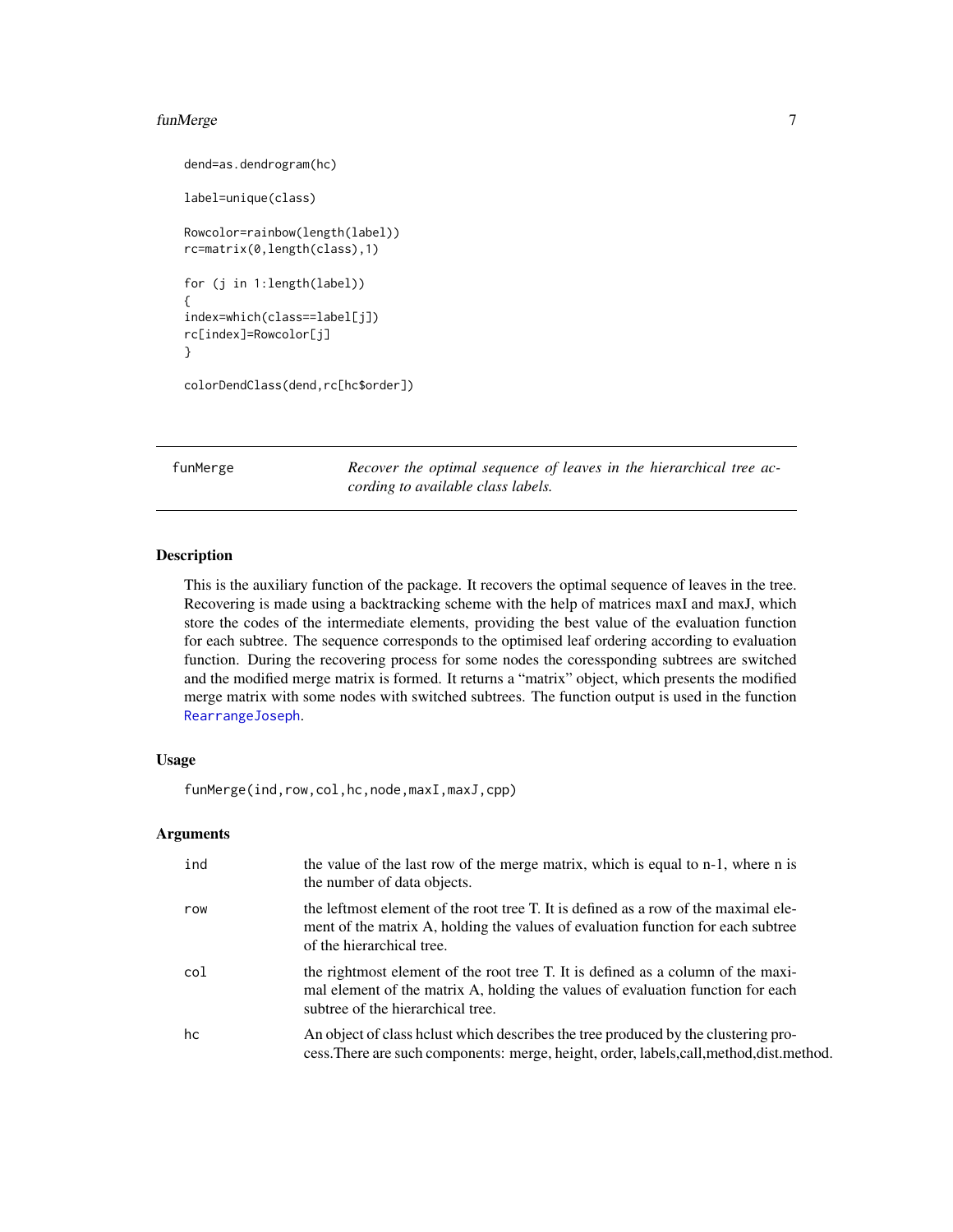<span id="page-7-0"></span>

| node | a list of lists of length n-1 testBar, where each single list stores two vectors,<br>consisting of elements of the left and right subtrees of the corresponding node<br>in the merging matrix hc                                                                                                                                                                           |
|------|----------------------------------------------------------------------------------------------------------------------------------------------------------------------------------------------------------------------------------------------------------------------------------------------------------------------------------------------------------------------------|
| maxI | a nxn numeric matrix. Each cell $(i,j)$ of the matrix maxI stores the code of<br>the intermediate element i1, that provides the best value $A(i,j)$ of the evaluation<br>function for the subtree or node(i,j), which has element i as the leftmost and<br>element j as the rightmost. Element i1 is the rightmost element of the left subtree<br>of this node $(i, j)$ .  |
| maxJ | a nxn numeric matrix. Each cell $(i, j)$ of the matrix maxJ stores the code of<br>the intermediate element j1, that provides the best value $A(i,j)$ of the evaluation<br>function for the subtree or node(i,j), which has element i as the leftmost and<br>element j as the rightmost. Element j1 is the leftmost element of the right subtree<br>of this node $(i, j)$ . |
| cpp  | a binary variable, which allows to switch between dynamic programming algo-<br>rithm, realized in R language Ordering Joseph and the same algorithm as the<br>C++ function OrderingJosephC                                                                                                                                                                                 |

# Details

the function recovers the optimal sequence of leaves of the hierarchicla tree. The leftmost and rightmost elements of the root tree are used as the inputs function parameters. Than with the help of the matrices maxI, maxJ, the sequence of leaves which gives the best function value and corresponds to the optimised leaf ordering can be recovered using a backtracking scheme.

#### Value

hc modified  $(n-1)x^2$  merge matrix with some nodes switched in the process of backtracking

#### Author(s)

Natalia Novoselova,Frank Klawonn,Junxi wang

Maintainer: Natalia Novoselova <novos65@mail.ru>

#### References

Therese Biedl,Brona Brejova, Erik D,Demaine, Angele M.Hanmel and Tomas Vinar:Optimal Arrangement of Leaves in the Tree Representing Hierarchical Clustering of Gene Expression Data/Technical report 2001-14

#### See Also

[RearrangeJoseph](#page-16-1), [OrderingJoseph](#page-9-1)

```
data(leukemia)
rownames(leukemia)=leukemia[,1]
leukemia=leukemia[,-1]
```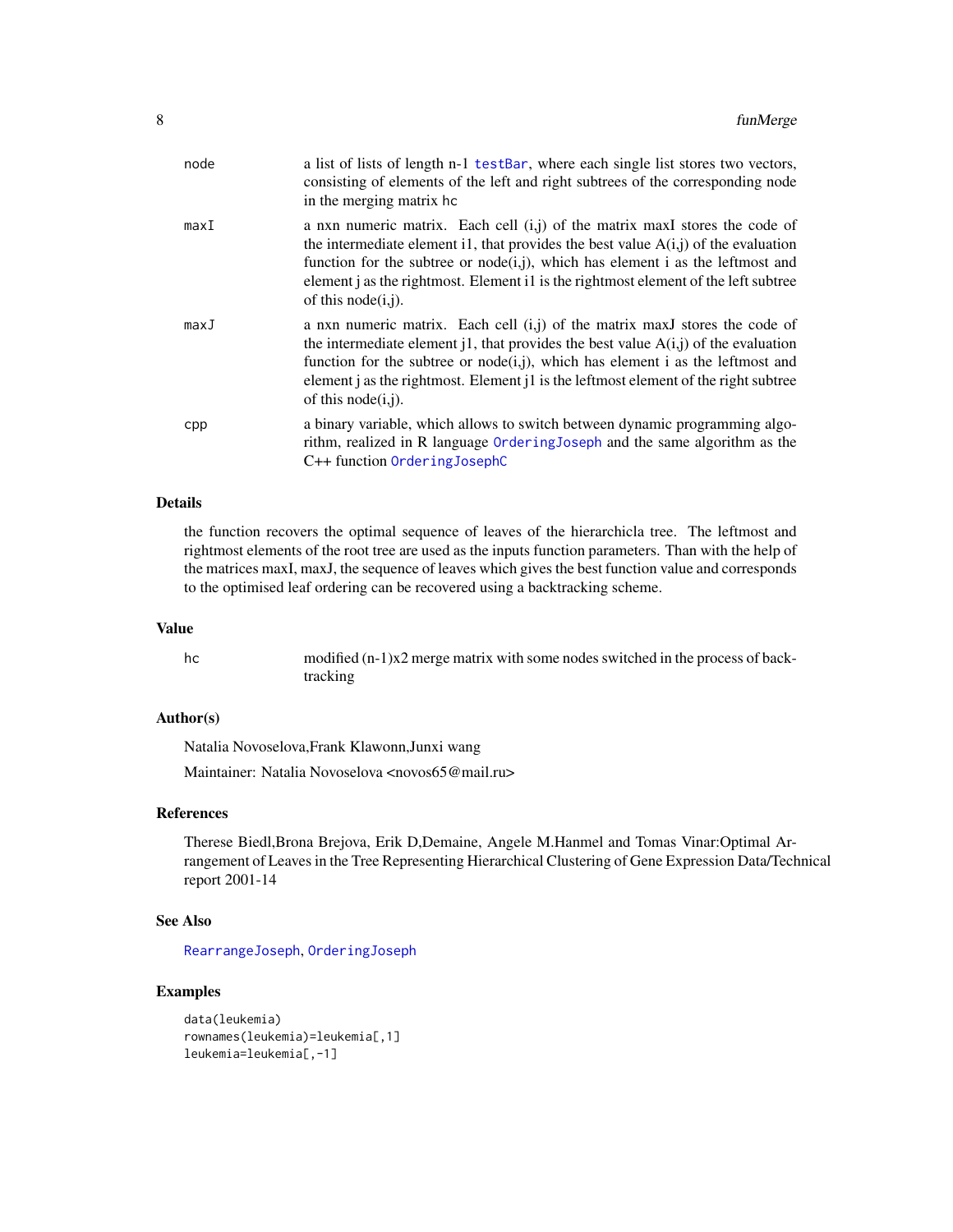#### <span id="page-8-0"></span>leukemia 9

```
matr=leukemia[,-101]
class=leukemia[,101]
matr=as.matrix(matr)
dist=dist(matr)
hc <- hclust(dist)
coef=1.5
num=dim(hc$merge)[1]
A=array(1,c(num+1,num+1))
r=array(1,c(num+1,num+1))
maxI=array(0,c(num+1,num+1))
maxJ=array(0,c(num+1,num+1))
ind=num
node=testBar(hc)
flag=CalcMerge(hc,node,class)
## change matrix hc$merge
hO<-hc
nodeO<-node
out=SubTree(ind,flag,node,hc,A,r,coef)
hc=out$hc
node=out$node
A=out$A
r=out$r
res=OrderingJosephC(ind-1, hc$merge, node, A, r, maxI, maxJ, class, coef)
A=res$A
maxI=res$maxI
maxJ=res$maxJ
r=res$r
col=which.max(apply(A[node[[ind]]$left,node[[ind]]$right,drop=FALSE],2,max))
row=which.max(apply(A[node[[ind]]$left,node[[ind]]$right,drop=FALSE],1,max))
col=node[[ind]]$right[col]
row=node[[ind]]$left[row]
hcl=funMerge(ind,row,col,hO,node,maxI,maxJ,TRUE)
```
leukemia *Real biological dataset to perform the analysis.*

#### Description

The Leukemia dataset includes the bone marrow samples obtained from acute leukemia patients at the time of diagnosis: 25 acute myeloid leukemia (AML) samples and 47 acute lymphoblastic leukemia (ALL) (24 acute 9 T-lineage acute lymphoblastic leukemia samples; and 38 B-lineage ALL samples), The most informative 100 genes were selected to proceed with reordering algorithm. The dataset can be downloaded from the website http://www.broadinstitute.org/cgi-bin/cancer/datasets.cgi.The last column stores the class labels for dataset objects.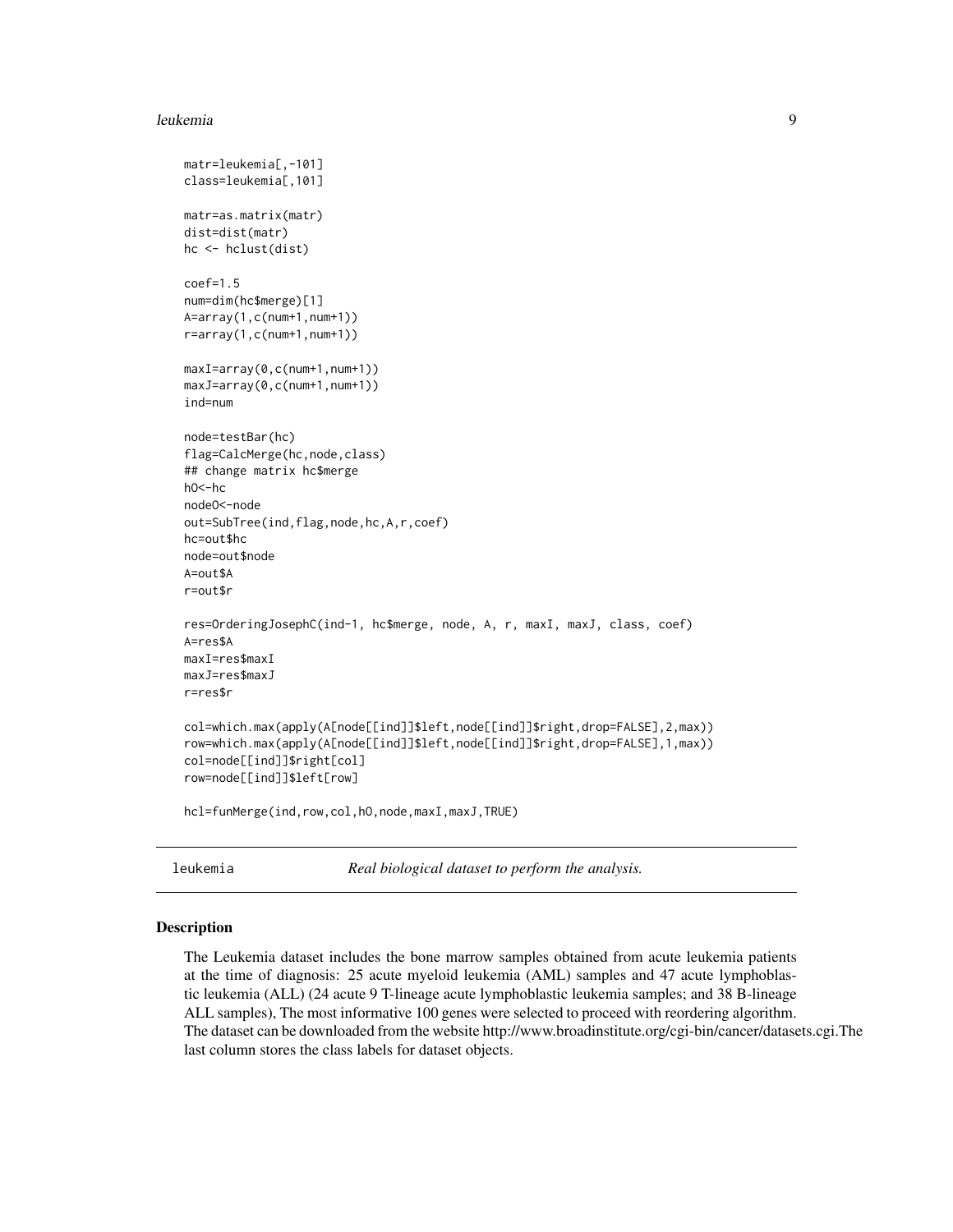#### Usage

data(leukemia)

# Format

A data frame with 72 observations on the 102 variables.

# Source

Molecular classification of Cancer:class discovery and class prediction by gene expression monitoring / Golub T.R., Slonim D.K., Tamayo P., Huard C., Gaasenbeek M., Mesirov J.P., Coller H., Loh M.L., Downing J.R., Caligiuri M.A., et al. // Nature. – Vol. 286, 1999, P.531-537.

#### Examples

data(leukemia)

<span id="page-9-1"></span>

| OrderingJoseph | Makes the calculation of the evaluation function for each subtree of |
|----------------|----------------------------------------------------------------------|
|                | the hierarchical tree using the dynamic programming approach         |

# Description

The function realizes the dynamic programming approach in order to find the optimal reordering of the leaves of the hierarchical tree. The optimal reordering is made according to the available class labels. As an output the four auxiliary matrices A, R, maxI, maxJ are returned to the [RearrangeJoseph](#page-16-1) function. The cells of the A matrix store the values of the evaluation function for each subtree of the hierarchical tree.

# Usage

OrderingJoseph(ind, hc, node, A, r, maxI, maxJ, class, coef)

#### Arguments

| ind  | the value of the last row of the merge matrix, which is equal to n-1, where n is<br>the number of data objects.                                                                                                                                                                         |
|------|-----------------------------------------------------------------------------------------------------------------------------------------------------------------------------------------------------------------------------------------------------------------------------------------|
| hc   | An object of class helust which describes the tree produced by the clustering pro-<br>cess. There are such components: merge, height, order, labels, call, method, dist. method.                                                                                                        |
| node | a list of lists of length n-1 testBar, where each single list stores two vectors,<br>consisting of elements of the left and right subtrees of the corresponding node<br>in the merging matrix homatr                                                                                    |
| A    | a numerical nxn matrix, which stores the values of the evaluation function fir the<br>subtrees. Each cell $(i,j)$ of the matrix A stores the best ordering (according to<br>the evaluation function value) of the subtree starting with element i and ending<br>with element <i>i</i> . |

<span id="page-9-0"></span>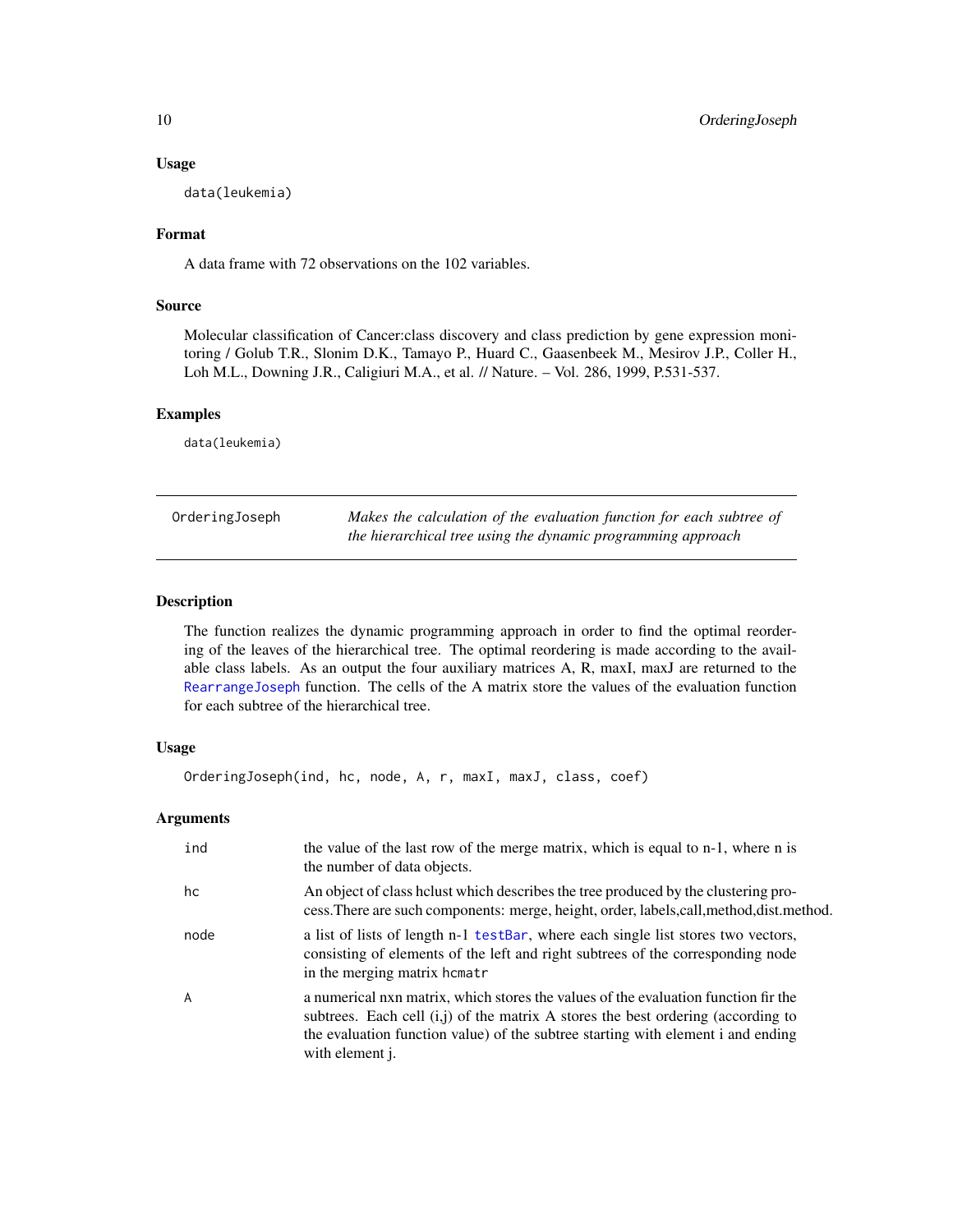| r     | a numerical nxn matrix, each cell stores the number of the elements with the<br>same class label, starting from the leftmost or the rightmost element of the sub-<br>tree.                                                                                                                                                                                                    |
|-------|-------------------------------------------------------------------------------------------------------------------------------------------------------------------------------------------------------------------------------------------------------------------------------------------------------------------------------------------------------------------------------|
| maxI  | a nxn numeric matrix. Each cell $(i, j)$ of the matrix maxI stores the code of<br>the intermediate element i1, that provides the best value $A(i,j)$ of the evaluation<br>function for the subtree or node $(i,j)$ , which has element i as the leftmost and<br>element j as the rightmost. Element i1 is the rightmost element of the left subtree<br>of this $node(i, j)$ . |
| maxJ  | a nxn numeric matrix. Each cell $(i,j)$ of the matrix maxI stores the code of<br>the intermediate element i1, that provides the best value $A(i,j)$ of the evaluation<br>function for the subtree or node $(i,j)$ , which has element i as the leftmost and<br>element j as the rightmost. Element j1 is the leftmost element of the right subtree<br>of this node $(i,j)$ .  |
| class | a numerical or character vector, containing the class labels of the dataset objects.                                                                                                                                                                                                                                                                                          |
| coef  | a parameter used in the expression for the calculation of the evaluation function.<br>It reinforces the influence of longer sequences. Its values are in the interval<br>$[1,2]$ .                                                                                                                                                                                            |

#### Details

The function performs the main part of the reordering process, forming the matrix A of values of the evaluation function for each subtree of the initially formed hierarchical tree. At the beginning all cells of the matrix A and r are equal 1, than the best ordering is calculated for the nodes, consisting of two elements. At each following iteration the best ordering of the more complex node is estimated on the basis of the best selected orderings received for its left and right subtrees. The process stops when the root node is reached. At each stage of this bottom up recursive process of computing the optimised function value for each inner node we updata the marices maxI,maxJ in order to store the intermediate leaves that provide the optimized value for each pair of  $(i,j)$  elements of this node. To evaluate the complex node not only the function values for its left and right subtrees are taken into account but also the coincidence of the class labels of the rightmost element of the left subtree and the leftmost element of the write subtree. When the class labels are equal the resulting value for the node is not simply the sum of the values of two its subtrees but is recalculated using the values of the auxiliary matrix r. Matrix r with dimensions nxn stores for each subtree the number of elements with the same class label and are not interrupted by elements of other class labels starting from leftmost or the rightmost element of the subtree.

#### Value

A a numerical nxn matrix, which stores the values of the evaluation function fir the subtrees. Each cell  $(i,j)$  of the matrix A stores the best ordering (according to the evaluation function value) of the subtree starting with element i and ending with element j.

maxI a nxn numeric matrix. Each cell  $(i,j)$  of the matrix maxI stores the code of the intermediate element i1, that provides the best value  $A(i,j)$  of the evaluation function for the subtree or node $(i,j)$ , which has element i as the leftmost and element j as the rightmost. Element i1 is the rightmost element of the left subtree of this node(i,j).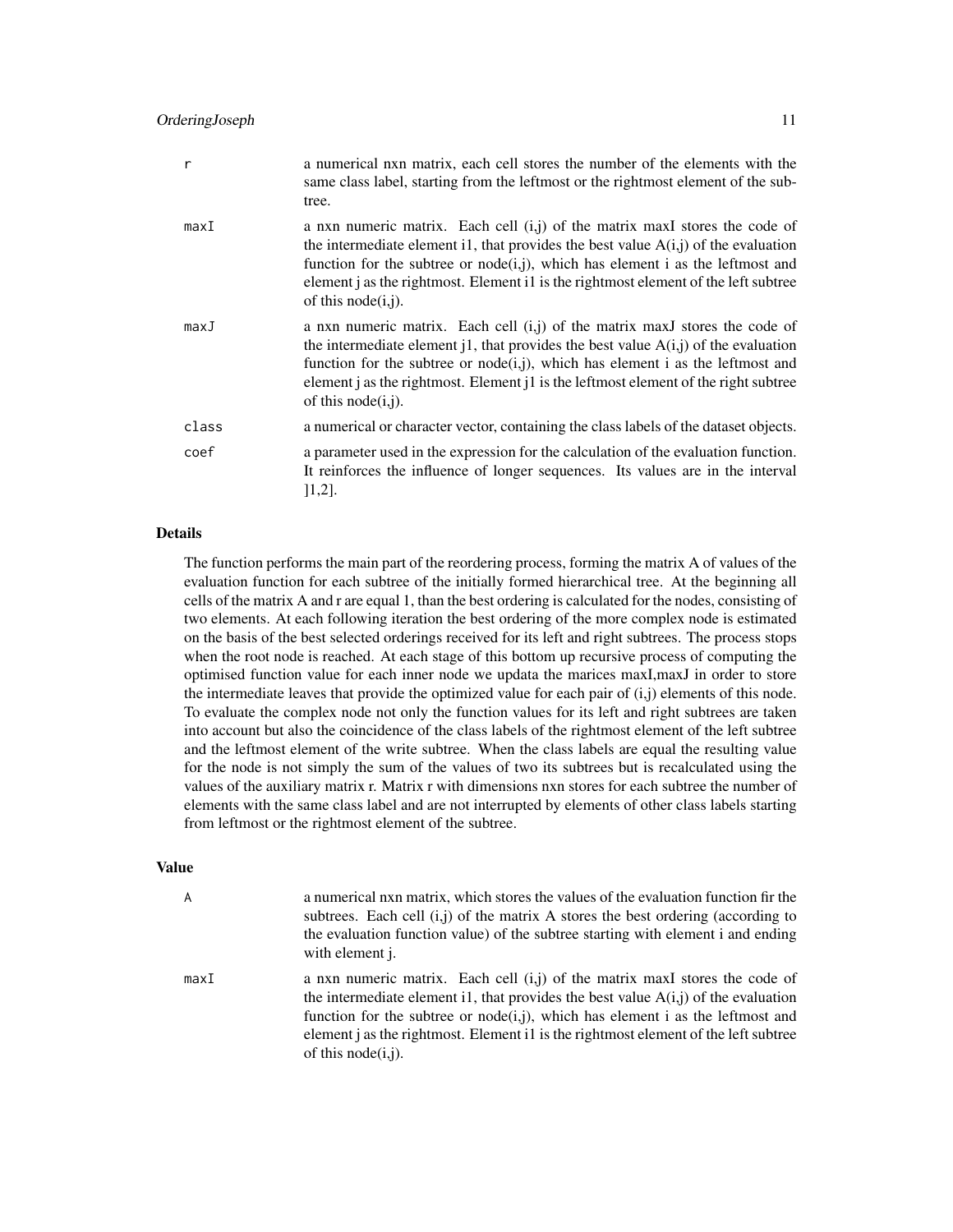<span id="page-11-0"></span>

| maxJ         | a nxn numeric matrix. Each cell $(i,j)$ of the matrix maxJ stores the code of                                                                                              |
|--------------|----------------------------------------------------------------------------------------------------------------------------------------------------------------------------|
|              | the intermediate element i1, that provides the best value $A(i,j)$ of the evaluation                                                                                       |
|              | function for the subtree or node(i,j), which has element i as the leftmost and                                                                                             |
|              | element j as the rightmost. Element j1 is the leftmost element of the right subtree<br>of this node(i,j).                                                                  |
| $\mathsf{r}$ | a numerical nxn matrix, each cell stores the number of the elements with the<br>same class label, starting from the leftmost or the rightmost element of the sub-<br>tree. |

# Author(s)

Natalia Novoselova,Frank Klawonn,Junxi wang

Maintainer: Natalia Novoselova <novos65@mail.ru>

# References

Therese Biedl,Brona Brejova, Erik D,Demaine, Angele M.Hanmel and Tomas Vinar:Optimal Arrangement of Leaves in the Tree Representing Hierarchical Clustering of Gene Expression Data/Technical report 2001-14

# See Also

[RearrangeJoseph](#page-16-1), [funMerge](#page-6-1)

```
data(leukemia)
rownames(leukemia)=leukemia[,1]
leukemia=leukemia[,-1]
matr=leukemia[,-101]
class=leukemia[,101]
matr=as.matrix(matr)
dist=dist(matr)
hc <- hclust(dist)
coef=1.5
num=dim(hc$merge)[1]
A=array(1,c(num+1,num+1))
r=array(1,c(num+1,num+1))
maxI=array(0,c(num+1,num+1))
maxJ=array(0,c(num+1,num+1))
ind=num
node=testBar(hc)
flag=CalcMerge(hc,node,class)
## change matrix hc$merge
hO<-hc
nodeO<-node
out=SubTree(ind,flag,node,hc,A,r,coef)
```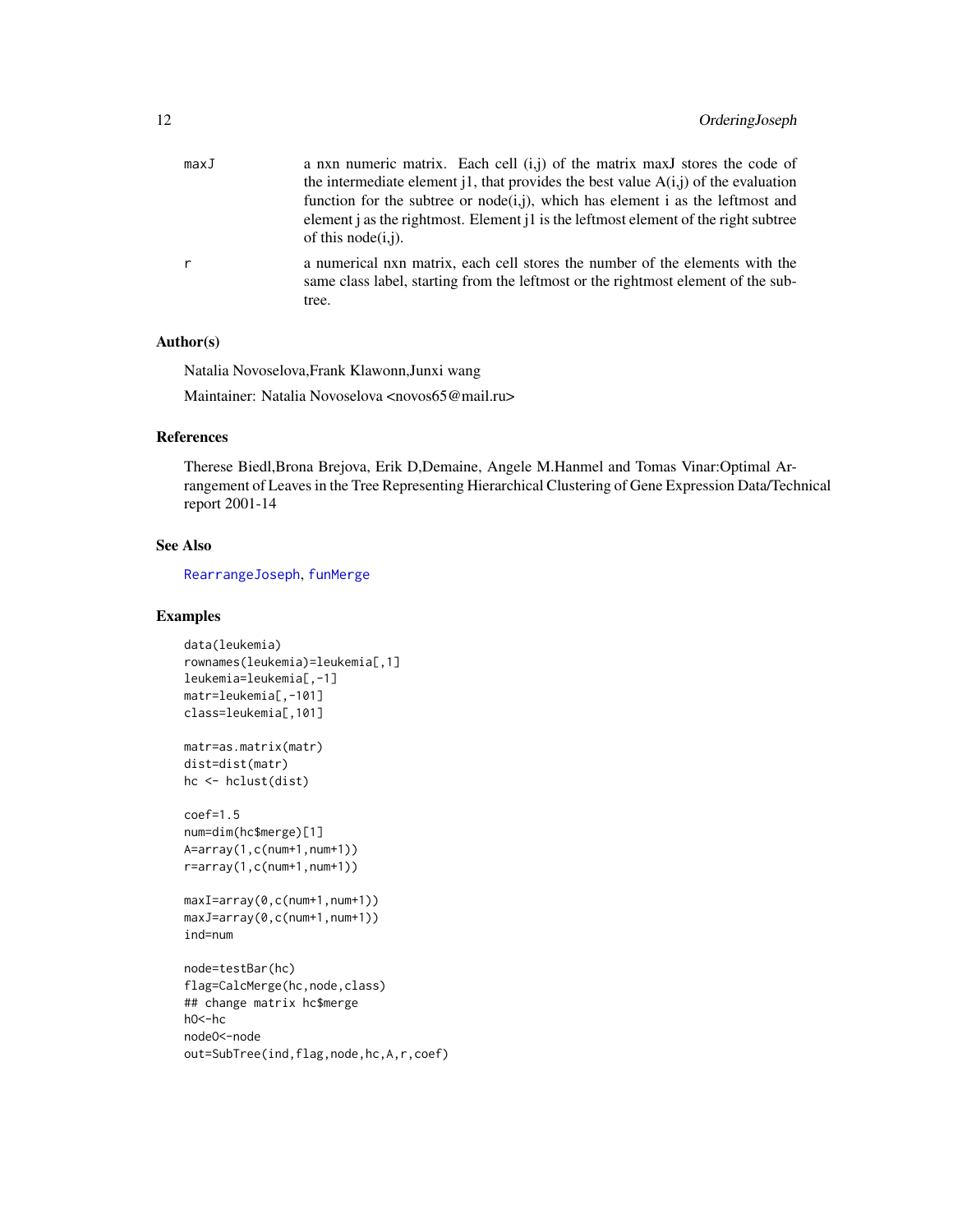# <span id="page-12-0"></span>OrderingJosephC 13

hc=out\$hc node=out\$node A=out\$A r=out\$r res=OrderingJoseph(ind, hc, node, A, r, maxI, maxJ, class, coef)

<span id="page-12-1"></span>OrderingJosephC *Makes the calculation of the evaluation function for each subtree of the hierarchical tree using the dynamic programming approach (C++ version)*

# Description

The function realizes the dynamic programming approach in order to find the optimal reordering of the leaves of the hierarchical tree. The optimal reordering is made according to the available class labels. As an output the four auxiliary matrices A, R, maxI, maxJ are returned to the [RearrangeJoseph](#page-16-1) function. The cells of the A matrix store the values of the evaluation function for each subtree of the hierarchical tree.

# Usage

```
OrderingJosephC(ind, hc, node, A, r, maxI, maxJ, nclass, coef)
```
# Arguments

| ind            | the value of the last row of the merge matrix, which is equal to n-1, where n is<br>the number of data objects.                                                                                                                                                                                                                                                              |
|----------------|------------------------------------------------------------------------------------------------------------------------------------------------------------------------------------------------------------------------------------------------------------------------------------------------------------------------------------------------------------------------------|
| hc             | An object of class helust which describes the tree produced by the clustering pro-<br>cess. There are such components: merge, height, order, labels, call, method, dist. method.                                                                                                                                                                                             |
| node           | a list of lists of length n-1 testBar, where each single list stores two vectors,<br>consisting of elements of the left and right subtrees of the corresponding node<br>in the merging matrix homatr                                                                                                                                                                         |
| $\overline{A}$ | a numerical nxn matrix, which stores the values of the evaluation function fir the<br>subtrees. Each cell $(i, j)$ of the matrix A stores the best ordering (according to<br>the evaluation function value) of the subtree starting with element i and ending<br>with element j.                                                                                             |
| $\mathsf{r}$   | a numerical nxn matrix, each cell stores the number of the elements with the<br>same class label, starting from the leftmost or the rightmost element of the sub-<br>tree.                                                                                                                                                                                                   |
| maxI           | a nxn numeric matrix. Each cell $(i,j)$ of the matrix maxI stores the code of<br>the intermediate element i1, that provides the best value $A(i,j)$ of the evaluation<br>function for the subtree or node $(i,j)$ , which has element i as the leftmost and<br>element j as the rightmost. Element i1 is the rightmost element of the left subtree<br>of this node $(i,j)$ . |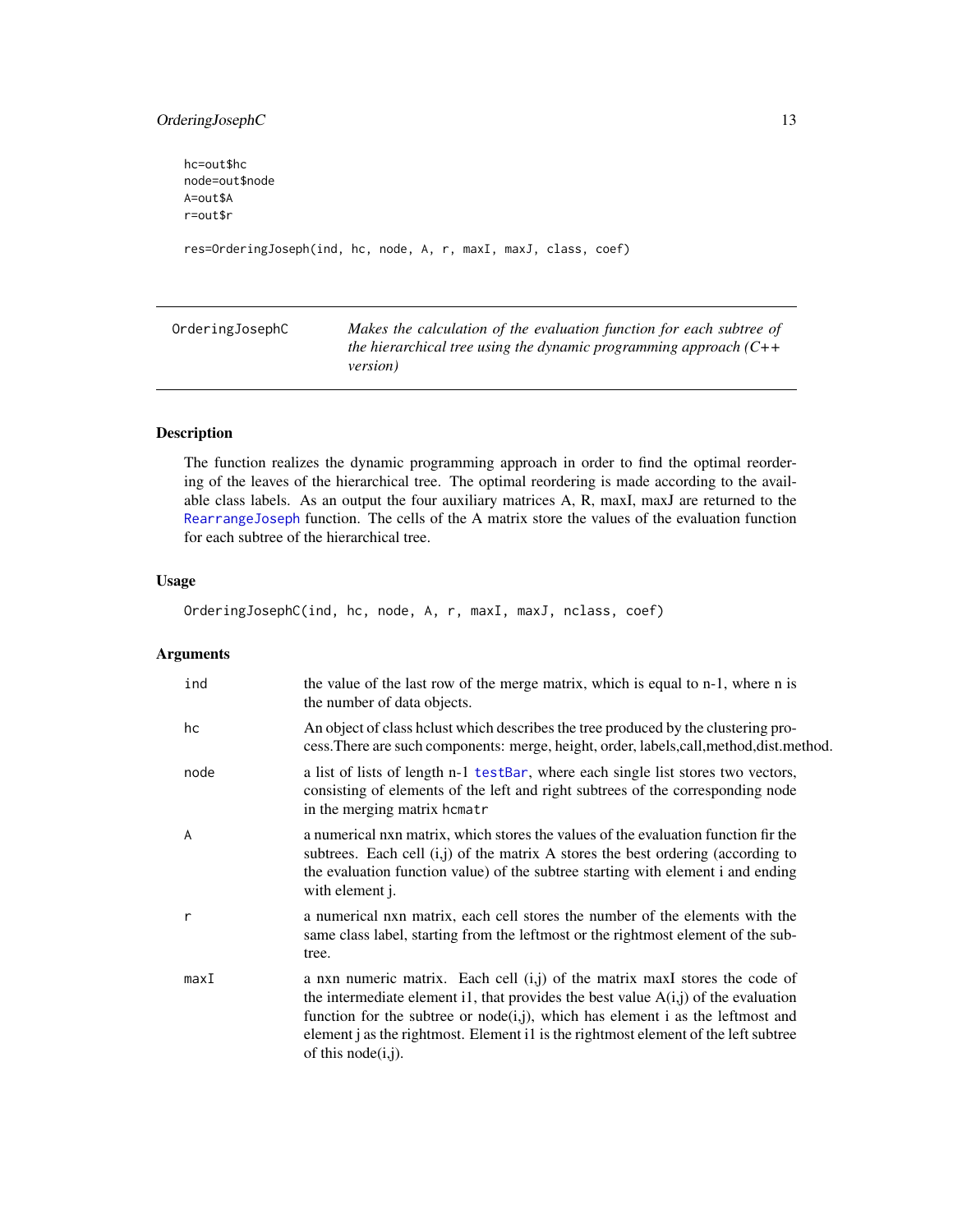| maxJ   | a nxn numeric matrix. Each cell $(i,j)$ of the matrix maxI stores the code of                                                                                                      |
|--------|------------------------------------------------------------------------------------------------------------------------------------------------------------------------------------|
|        | the intermediate element j1, that provides the best value $A(i,j)$ of the evaluation                                                                                               |
|        | function for the subtree or node(i,j), which has element i as the leftmost and                                                                                                     |
|        | element j as the rightmost. Element j1 is the leftmost element of the right subtree<br>of this node(i,j).                                                                          |
| nclass | a numerical or character vector, containing the class labels of the dataset objects.                                                                                               |
| coef   | a parameter used in the expression for the calculation of the evaluation function.<br>It reinforces the influence of longer sequences. Its values are in the interval<br>$[1,2]$ . |

# Details

The function performs the main part of the reordering process, forming the matrix A of values of the evaluation function for each subtree of the initially formed hierarchical tree. At the beginning all cells of the matrix A and R are equal 1, than the best ordering is calculated for the nodes, consisting of two elements. At each following iteration the best ordering of the more complex node is estimated on the basis of the best selected orderings received for its left and right subtrees. The process stops when the root node is reached. At each stage of this bottom up recursive process of computing the optimised function value for each inner node we updata the marices maxI,maxJ in order to store the intermediate leaves that provide the optimized value for each pair of (i,j) elements of this node. To evaluate the complex node not only the function values for its left and right subtrees are taken into account but also the coincidence of the class labels of the rightmost element of the left subtree and the leftmost element of the write subtree. When the class labels are equal the resulting value for the node is not simply the sum of the values of two its subtrees but is recalculated using the values of the auxiliary matrix r. Matrix r with dimensions nxn stores for each subtree the number of elements with the same class label and are not interrupted by elements of other class labels starting from leftmost or the rightmost element of the subtree.

# Value

| A    | a numerical nxn matrix, which stores the values of the evaluation function fir the<br>subtrees. Each cell $(i, j)$ of the matrix A stores the best ordering (according to<br>the evaluation function value) of the subtree starting with element i and ending<br>with element j.                                                                                             |
|------|------------------------------------------------------------------------------------------------------------------------------------------------------------------------------------------------------------------------------------------------------------------------------------------------------------------------------------------------------------------------------|
| maxI | a nxn numeric matrix. Each cell $(i,j)$ of the matrix maxI stores the code of<br>the intermediate element i1, that provides the best value $A(i,j)$ of the evaluation<br>function for the subtree or node(i,j), which has element i as the leftmost and<br>element j as the rightmost. Element i1 is the rightmost element of the left subtree<br>of this node( $i$ , $j$ ). |
| maxJ | a nxn numeric matrix. Each cell $(i,j)$ of the matrix maxI stores the code of<br>the intermediate element i1, that provides the best value $A(i,j)$ of the evaluation<br>function for the subtree or node(i,j), which has element i as the leftmost and<br>element j as the rightmost. Element j1 is the leftmost element of the right subtree<br>of this node $(i,j)$ .     |
| r    | a numerical nxn matrix, each cell stores the number of the elements with the<br>same class label, starting from the leftmost or the rightmost element of the sub-<br>tree.                                                                                                                                                                                                   |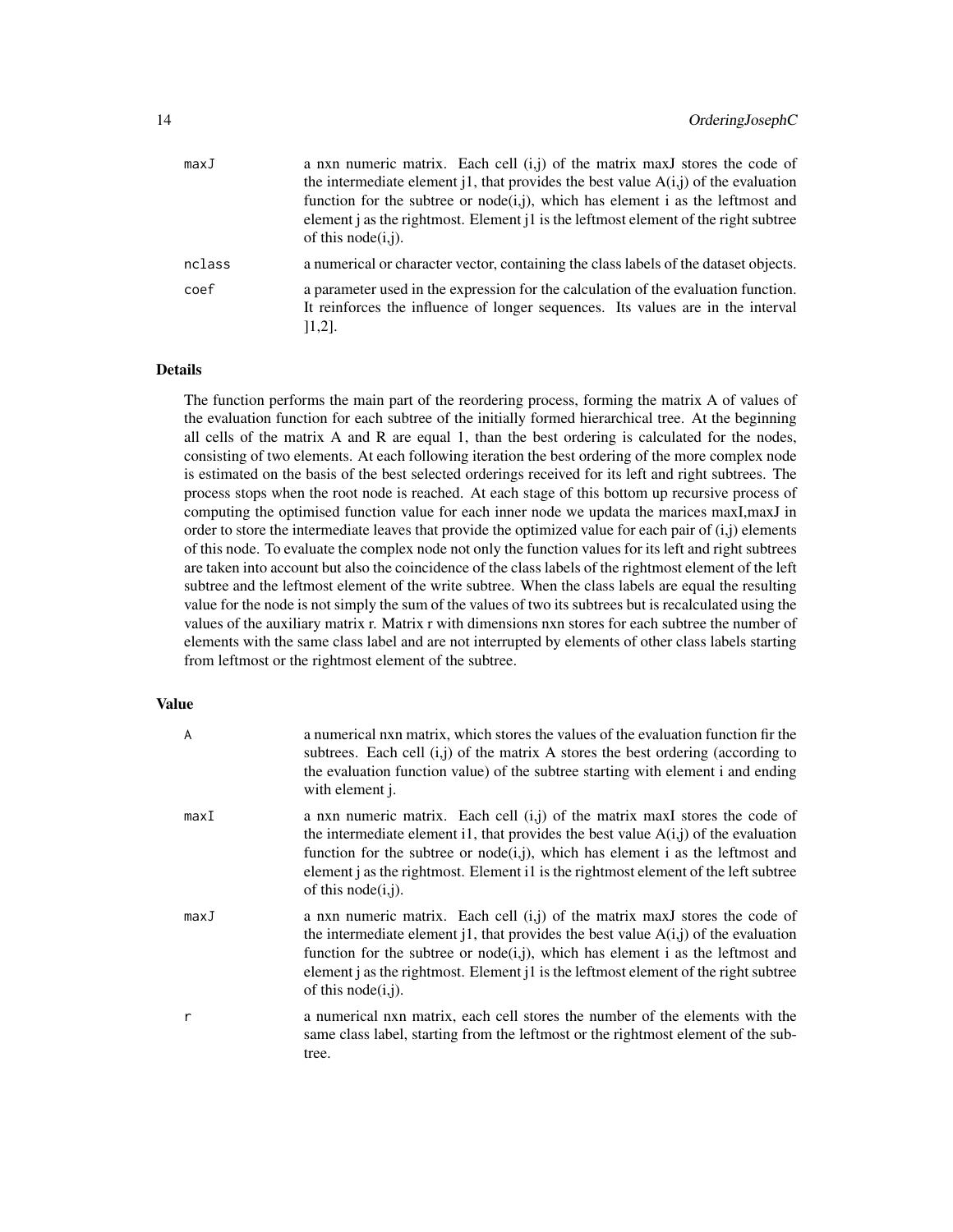# <span id="page-14-0"></span>OrderingJosephC 15

# Author(s)

Natalia Novoselova,Frank Klawonn,Junxi wang

Maintainer: Natalia Novoselova <novos65@mail.ru>

#### References

Therese Biedl,Brona Brejova, Erik D,Demaine, Angele M.Hanmel and Tomas Vinar:Optimal Arrangement of Leaves in the Tree Representing Hierarchical Clustering of Gene Expression Data/Technical report 2001-14

# See Also

[RearrangeJoseph](#page-16-1), [funMerge](#page-6-1)

# Examples

```
data(leukemia)
rownames(leukemia)=leukemia[,1]
leukemia=leukemia[,-1]
matr=leukemia[,-101]
nclass=leukemia[,101]
matr=as.matrix(matr)
dis=dist(matr)
hc <- hclust(dis)
coef=1.5
num=dim(hc$merge)[1]
A=array(1,c(num+1,num+1))
r=array(1,c(num+1,num+1))
maxI=array(0,c(num+1,num+1))
maxJ=array(0,c(num+1,num+1))
ind=num
node=testBar(hc)
flag=CalcMerge(hc,node,nclass)
## change matrix hc$merge
hO<-hc
nodeO<-node
out=SubTree(ind,flag,node,hc,A,r,coef)
hc=out$hc
node=out$node
A=out$A
r=out$r
```
res=OrderingJosephC(ind-1, hc\$merge, node, A, r, maxI, maxJ, nclass, coef)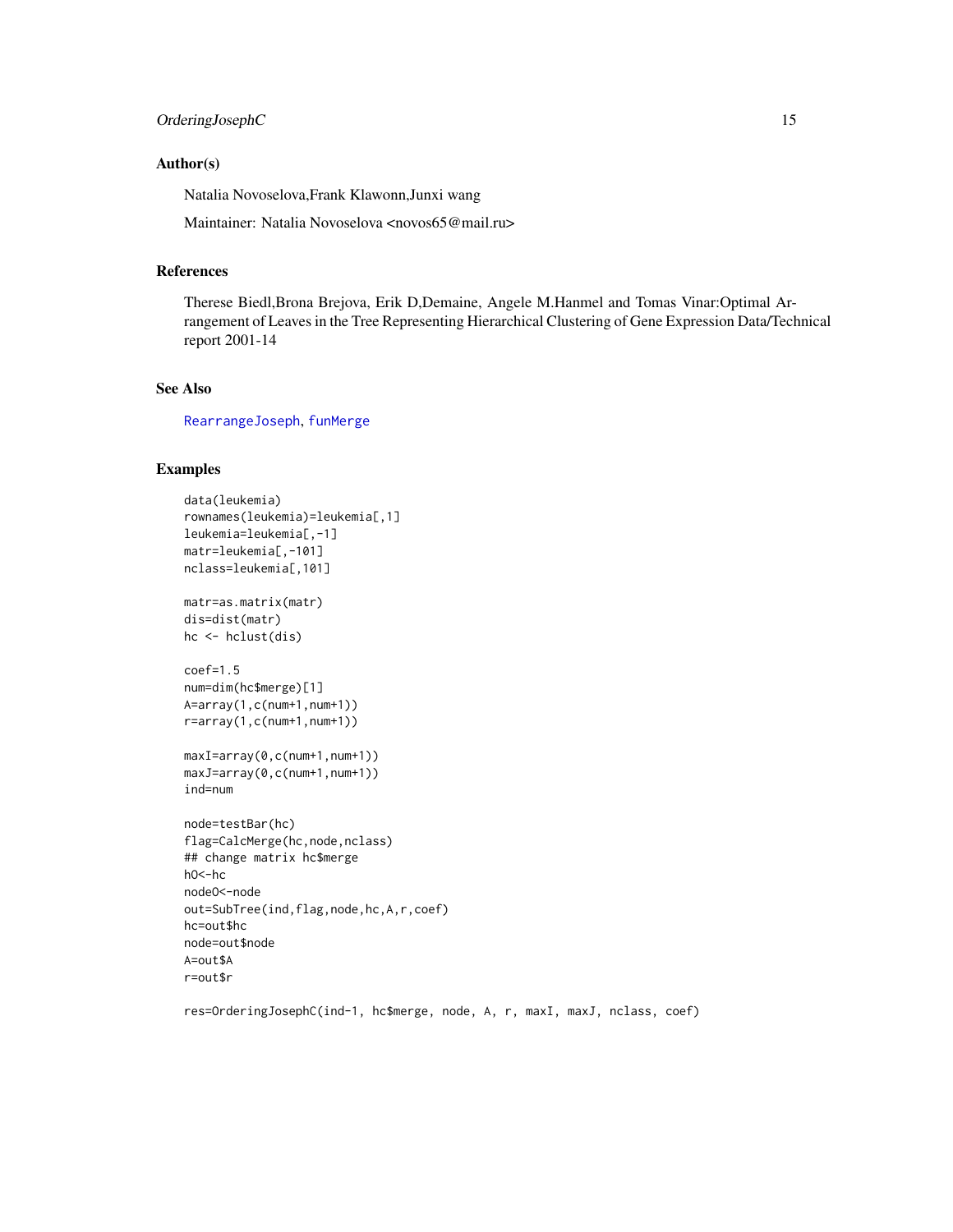<span id="page-15-1"></span><span id="page-15-0"></span>

# Description

Provides the main scheme to perform optimal reordering of the hierarchical tree according to class labels for any dataset

#### Usage

RearrangeData(matr,class,clustering.method="complete",cDend=FALSE,dirpath="",cpp=TRUE)

# Arguments

| matr              | a dataset, a matrix of feature values for several cases.                                                                                                                                    |  |
|-------------------|---------------------------------------------------------------------------------------------------------------------------------------------------------------------------------------------|--|
| class             | a character vector or numeric vector, containing the class labels of the dataset<br>objects                                                                                                 |  |
| clustering.method |                                                                                                                                                                                             |  |
|                   | a method for performing the hierarchical clustering. The method names corre-<br>sponds to the methods, that are used for the holiest function. The default value<br>is "complete".          |  |
| cDend             | A binary variable with values TRUE/FALSE enables or desable the visualizion<br>of the color dendrogram. Default is FALSE.                                                                   |  |
| dirpath           | A path to the directory, where the heat map is saved. When the path is empry<br>(default) the heat map is visualized on the display.                                                        |  |
| cpp               | a binary variable, which allows to switch between dynamic programming algo-<br>rithm, realized in R language Ordering Joseph and the same algorithm as the<br>C++ function Ordering JosephC |  |

## Details

The function visualizes the heat map for the results of the hiererchical clustering of the input dataset, than the call to the function [RearrangeJoseph](#page-16-1) enables the reordering of the dendrogram according to the supplied class labels. At the end the resultant dendrogram and the heat map are visualized.

#### Value

| order | a numeric vector of the reordered leaves of the debdrogram.                                                                                                                                                                                                                              |
|-------|------------------------------------------------------------------------------------------------------------------------------------------------------------------------------------------------------------------------------------------------------------------------------------------|
| A     | a numerical nxn matrix, which stores the values of the evaluation function for<br>the subtrees. Each cell $(i, j)$ of the matrix A stores the best ordering (according to<br>the evaluation function value) of the subtree starting with element i and ending<br>with element <i>i</i> . |
| class | a vector of labels of the dataset objects, reordered according to the vector order.                                                                                                                                                                                                      |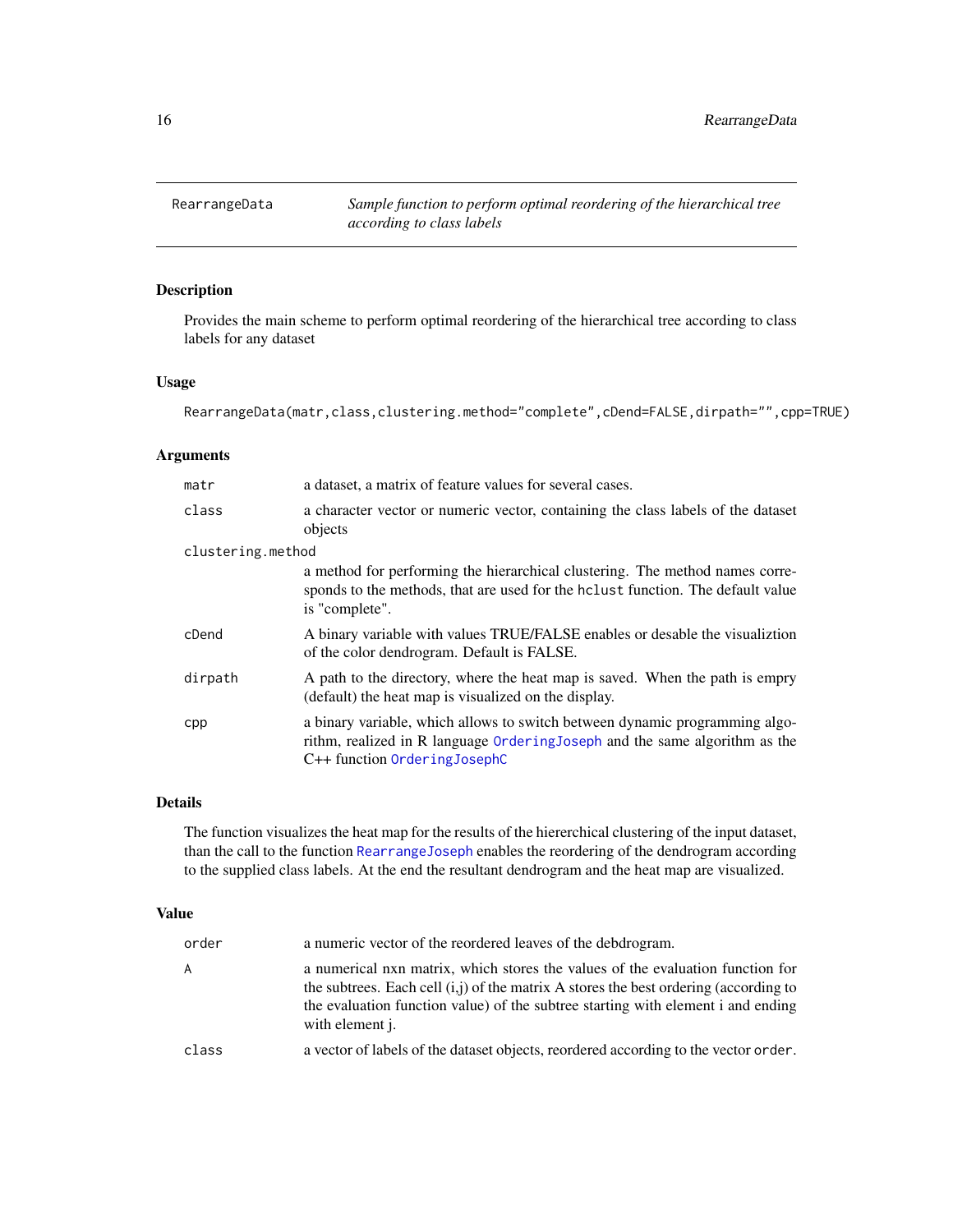# <span id="page-16-0"></span>RearrangeJoseph 17

#### Author(s)

Natalia Novoselova,Frank Klawonn,Junxi wang

Maintainer: Natalia Novoselova <novos65@mail.ru>

# References

Z. Bar-Joseph, D.K. Gifford, and T.S. Jaakkola. Fast optimal leaf ordering for hierarchical clustering. Bioinformatics, 17:22-29, 2001.

## See Also

[RearrangeJoseph](#page-16-1), [OrderingJoseph](#page-9-1)

# Examples

```
data(leukemia)
rownames(leukemia)=leukemia[,1]
leukemia=leukemia[,-1]
matr=leukemia[,-101]
class=leukemia[,101]
matr=as.matrix(matr)
res=RearrangeData(matr,class)
```
<span id="page-16-1"></span>

| RearrangeJoseph | Makes the initialization of auxiliary matrices and calls to sequence   |
|-----------------|------------------------------------------------------------------------|
|                 | of functions to perform the reordering of the elements (leaves) of the |
|                 | hierarchical tree according to class labels of the data objects.       |

#### Description

The function makes the preprocessing of the hierarchical merging matrix in order to simplify the hierarchical tree. For each node of the hierarchical tree forms two vectors, consisting of elements of its left and write subtrees. The function initialize the four auxiliary matrices, which are necessary for the main dynamic programming algorithm [OrderingJoseph](#page-9-1) for reordering the leaves of the hierarchical tree according to available class labels. The function calls the main function cod[eOrderingJoseph](#page-9-1) and than make use of the A, maxI and maxJ matrices to recive the optimal sequence of the leaves in the tree by calling the function [funMerge](#page-6-1). It outputs the vector of row indices of the merge matrix, which coressponds to the nodes with switched subtrees. The merge matrix with switched subtrees present the optimal reordering of the hierarchical tree.

#### Usage

RearrangeJoseph(hc, dis,class,cpp)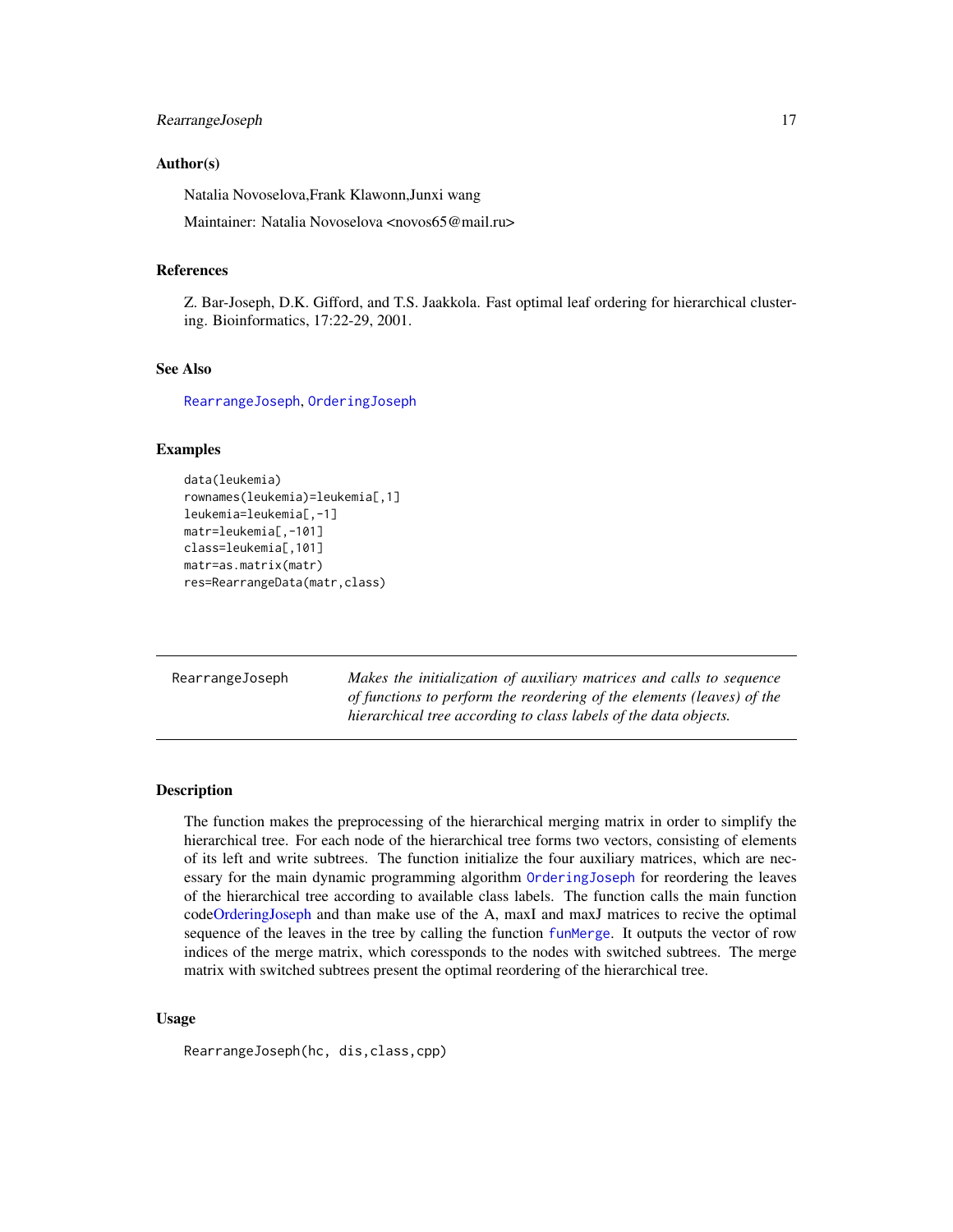#### <span id="page-17-0"></span>Arguments

| hc    | An object of class helust which describes the tree produced by the clustering pro-<br>cess. There are such components: merge, height, order, labels, call, method, dist. method.            |
|-------|---------------------------------------------------------------------------------------------------------------------------------------------------------------------------------------------|
| dis   | an n by n distance matrix, each $(i,j)$ element corresponds to the Euclidean dis-<br>tance between ith and jth data object.                                                                 |
| class | a vector of length n, which stores the class labels of the dataset objects.                                                                                                                 |
| cpp   | a binary variable, which allows to switch between dynamic programming algo-<br>rithm, realized in R language Ordering Joseph and the same algorithm as the<br>C++ function Ordering JosephC |

#### Details

This function initializes four auxiliary matrices A, r , maxI and maxJ. Matrix A of dimension nxn stores the results of the calculation of the evaluation function values for each subtree of the hierarchical tree. Each cell  $(i, j)$  of the matrix A stores the best ordering (according to the evaluation function value) of the subtree starting with element i and ending with element j. The algorithms use the dynamic programming concept and works, analyzing the hierarchical tree from the bottom to the top (root node). At the beginning all cells of the matrix A and r are equal 1, than the best ordering is calculated for the nodes, consisting of two elements. At each following iteration the best ordering of the more complex node is estimated on the basis of the best selected orderings received for its left and right subtrees. The process stops when the root node is reached. At each stage of this bottom up recursive process of computing the optimised function value for each inner node we updata the marices maxI,maxJ in order to store the intermediate leaves that provide the optimized value for each pair of (i,j) elements of this node. To evaluate the complex node not only the function values for its left and right subtrees are taken into account but also the coincidence of the class labels of the rightmost element of the left subtree and the leftmost element of the write subtree. When the class labels are equal the resulting value for the node is not simply the sum of the values of two its subtrees but is recalculated using the values of the auxiliary matrix r. Matrix r with dimensions nxn stores for each subtree the number of elements with the same class label starting from leftmost or the rightmost element of the subtree.

Each cell (i,j) of the matrix maxI stores the code of the intermediate element i1, that provides the best evaluation value  $A(i,j)$  for the subtree or node $(i,j)$ , which has element i as the leftmost and element  $\mathbf{j}$  as the rightmost. Element i1 is the rightmost element of the left subtree of this node(i,j). Each cell  $(i,j)$  of the matrix maxJ stores the code of the intermediate element j1, that provides the best evaluation value  $A(i,j)$  for the subtree or node $(i,j)$ , which has element i as the leftmost and element j as the rightmost. Element j1 is the leftmost element of the right subtree of this node $(i,j)$ . After performing the reordering procedure [OrderingJoseph](#page-9-1) using the dynamic programming concept the recovering of the sequence of leaves which gives the best evaluation function value is performed [funMerge](#page-6-1). At first we find out the leftmost and rightmost elements of the root node or the whole tree T. After that the sequence of leaves is recovered using a backtracking scheme with the help of matrices maxI and maxJ, which store the codes of the intermediate elements, providing the best value of the evaluation function for each subtree. The sequence corresponds to the optimized leaf ordering according to evaluation function. As a result the optimized merge matrix is formed, with some nodes, having their subtrees switched.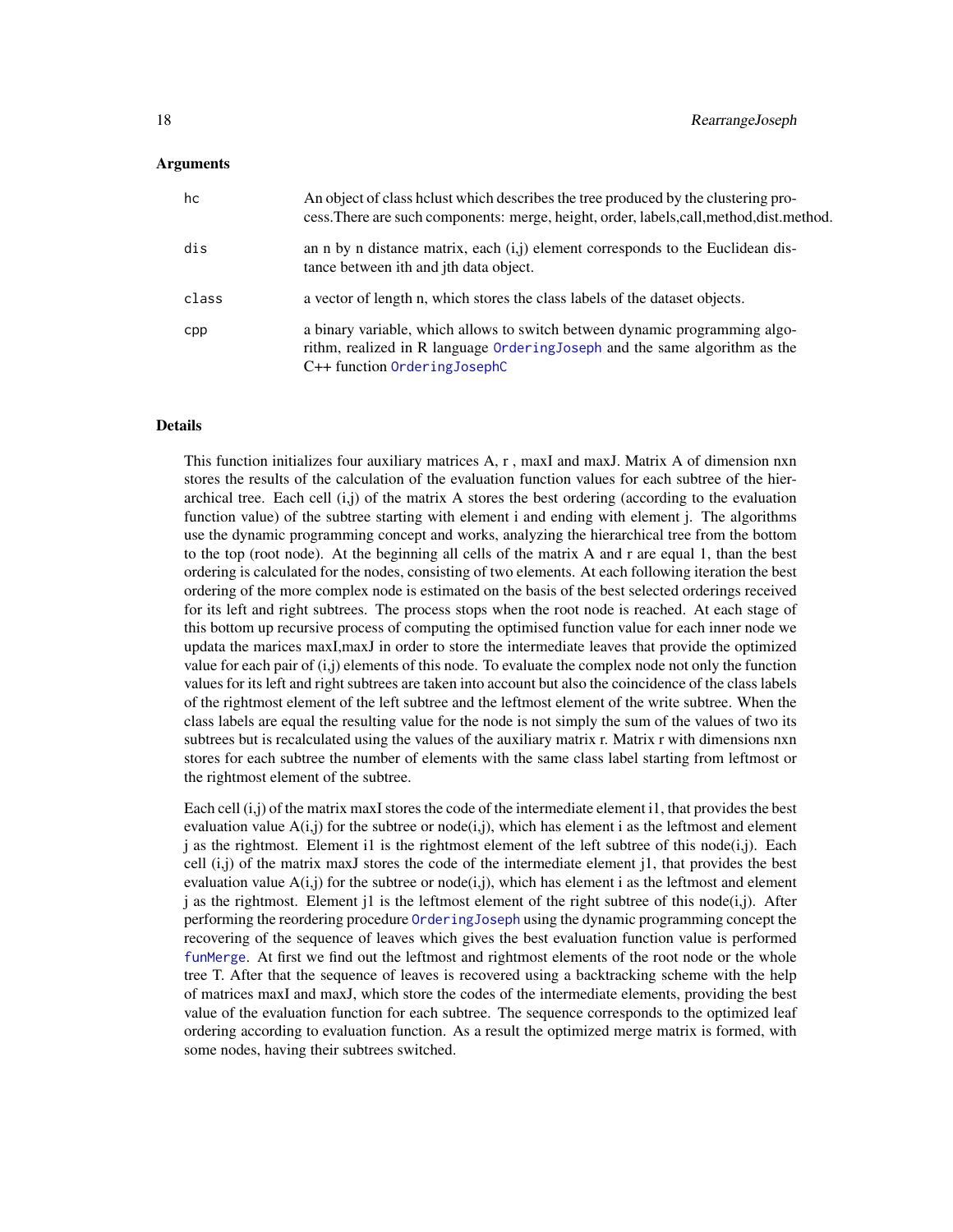#### <span id="page-18-0"></span>SubTree 2012 2013 2014 19:30:00 19:30:00 19:30:00 19:30:00 19:30:00 19:30:00 19:30:00 19:30:00 19:30:00 19:30:00 19:30:00 19:30:00 19:30:00 19:30:00 19:30:00 19:30:00 19:30:00 19:30:00 19:30:00 19:30:00 19:30:00 19:30:00 1

# Value

| hc1 | A modified merging matrix of dimension nx2 which describes the tree produced<br>optimal reordering of the tree leaves.                                                   |
|-----|--------------------------------------------------------------------------------------------------------------------------------------------------------------------------|
| A   | An auxiliary matrix A of dimension nxn, which stores the results of the cal-<br>culation of the evaluation function values for each subtree of the hierarchical<br>tree. |
| max | An maximal element of the matrix A.                                                                                                                                      |

# Author(s)

Natalia Novoselova,Frank Klawonn,Junxi wang Maintainer: Natalia Novoselova <novos65@mail.ru>

# References

Therese Biedl,Brona Brejova, Erik D,Demaine, Angele M.Hanmel and Tomas Vinar:Optimal Arrangement of Leaves in the Tree Representing Hierarchical Clustering of Gene Expression Data/Technical report 2001-14

# See Also

[OrderingJoseph](#page-9-1), [OrderingJosephC](#page-12-1), [funMerge](#page-6-1)

#### Examples

```
data(leukemia)
rownames(leukemia)=leukemia[,1]
leukemia=leukemia[,-1]
matr=leukemia[,-101]
class=leukemia[,101]
```

```
matr=as.matrix(matr)
dist=dist(matr)
hc <- hclust(dist)
```
res<-RearrangeJoseph(hc,as.matrix(dist),class,TRUE)

<span id="page-18-1"></span>

|  | SubTree |
|--|---------|
|  |         |

Simplifies the initial hierarchical tree by reducing the number of nodes. *Constructs the new merging matrix with some inner nodes substituted by one element from the coressponding subtree.*

#### Description

This is the auxiliary function of the package. It creates the four-column matrix for reordering, that contains the results of merging the subtrees of the dendrogram with identical class labels into single elements.The result is the simplifies tree, which allows to spare the computational time and to increase the efficiency of the reordering algorithm [OrderingJoseph](#page-9-1).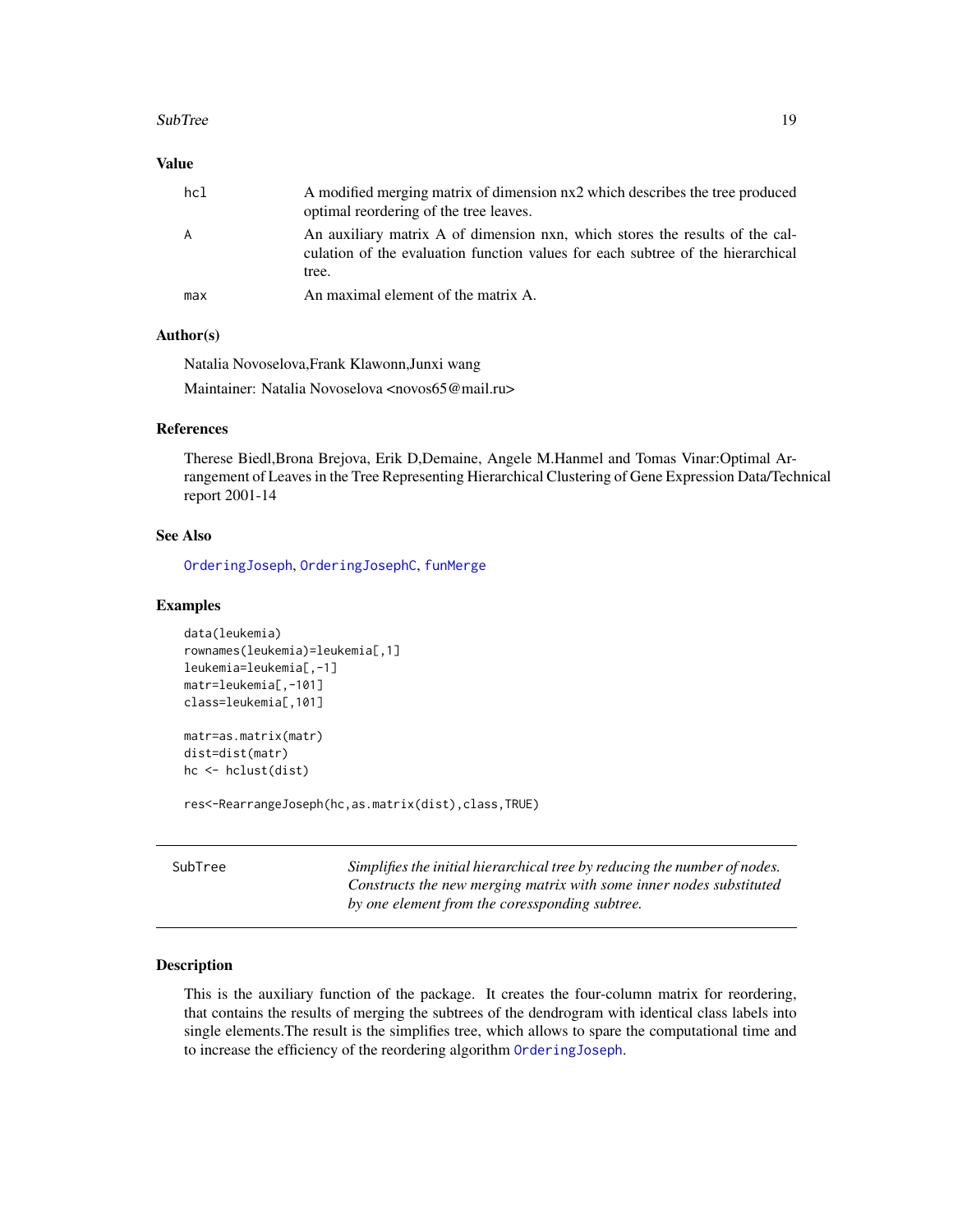# <span id="page-19-0"></span>Usage

SubTree(ind,flag,node,hc,A,r,coef)

# Arguments

| ind            | the value of the last row of the merge matrix, which is equal to n-1, where n is<br>the number of data objects.                                                                                                                                                                 |
|----------------|---------------------------------------------------------------------------------------------------------------------------------------------------------------------------------------------------------------------------------------------------------------------------------|
| flag           | a binory vector of length n-1.                                                                                                                                                                                                                                                  |
| node           | a list of lists of length n-1 testBar, where each single list stores two vectors,<br>consisting of elements of the left and right subtrees of the corresponding node<br>in the merging matrix hc                                                                                |
| hc             | An object of class helust which describes the tree produced by the clustering pro-<br>cess. There are such components: merge, height, order, labels, call, method, dist. method.                                                                                                |
| $\overline{A}$ | a numerical nxn matrix, which stores the values of the evaluation function fir the<br>subtrees. Each cell $(i,j)$ of the matrix A stores the best ordering (according to<br>the evaluation function value) of the subtree starting with element i and ending<br>with element j. |
| $\mathsf{r}$   | a numerical nxn matrix, each cell stores the number of the elements with the<br>same class label, starting from the leftmost or the rightmost element of the sub-<br>tree.                                                                                                      |
| coef           | a parameter used in the expression for the calculation of the evaluation function.<br>It reinforces the influence of longer sequences. Its values are in the interval<br>$[1,2]$ .                                                                                              |

#### Details

This function modifies the merging matrix of hc, by merging the subtrees, which have the same elements' class labels. As a result the n-1 by 2 matrix is formed with the columns coressponding to nodes of the simplified hierarchical tree. Using this merging matrix allows to rise the time efficiency of the reordering algorithm (see [OrderingJoseph](#page-9-1) and [RearrangeJoseph](#page-16-1)).

#### Value

| hc   | An object of class helust which include the modified merging matrix he\$merge,<br>with the subtrees with identical class label merged into a single element (the<br>leftmost element of the corresponding subtree) |
|------|--------------------------------------------------------------------------------------------------------------------------------------------------------------------------------------------------------------------|
| node | the modified input structure node (a list of lists of length n-1), which corresponds<br>to the modified hc                                                                                                         |
| A    | the modified nxn matrix A, which corresponds to the modified hc.                                                                                                                                                   |
|      | a modified nxn matrix r, which corresponds to the modified hc.                                                                                                                                                     |

# Author(s)

Natalia Novoselova,Frank Klawonn,Junxi wang

Maintainer: Natalia Novoselova <novos65@mail.ru>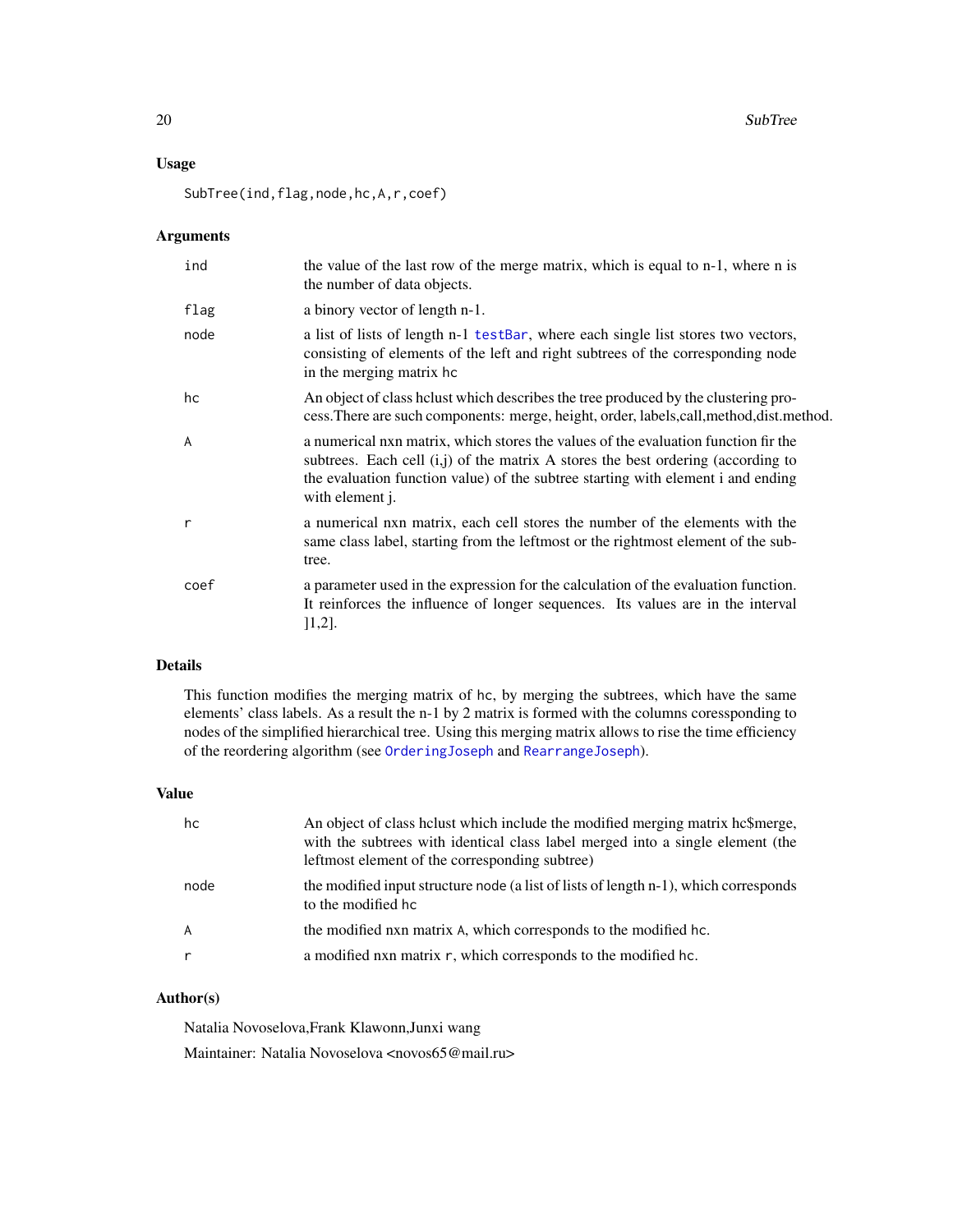#### <span id="page-20-0"></span>testBar 21

# References

Z. Bar-Joseph, D.K. Gifford, and T.S. Jaakkola. Fast optimal leaf ordering for hierarchical clustering. Bioinformatics, 17:22-29, 2001.

#### See Also

[RearrangeJoseph](#page-16-1), [OrderingJoseph](#page-9-1)

# Examples

```
data(leukemia)
rownames(leukemia)=leukemia[,1]
leukemia=leukemia[,-1]
matr=leukemia[,-101]
class=leukemia[,101]
matr=as.matrix(matr)
dist=dist(matr)
hc <- hclust(dist)
coef=1.5
num=dim(hc$merge)[1]
A=array(1,c(num+1,num+1))
r=array(1,c(num+1,num+1))
ind=num
node=testBar(hc)
flag=CalcMerge(hc,node,class)
out=SubTree(ind,flag,node,hc,A,r,coef)
```
<span id="page-20-1"></span>testBar *For each node (subtree) of the hierarchical tree forms two vectors, consisting of elements of its left and write subtrees.*

#### Description

This is the auxiliary function of the package. It makes the lists of two vector, consisting of elements of left and write subtrees for each node of the hierarchical tree. These lists are used in reordering algorithm [OrderingJoseph](#page-9-1), so that it makes easy to define the first(leftmost) and last(rightmost) element of each subtree.

# Usage

```
testBar(hc)
```
#### Arguments

hc An object of class hclust which describes the tree produced by the clustering process.There are such components: merge, height, order, labels,call,method,dist.method.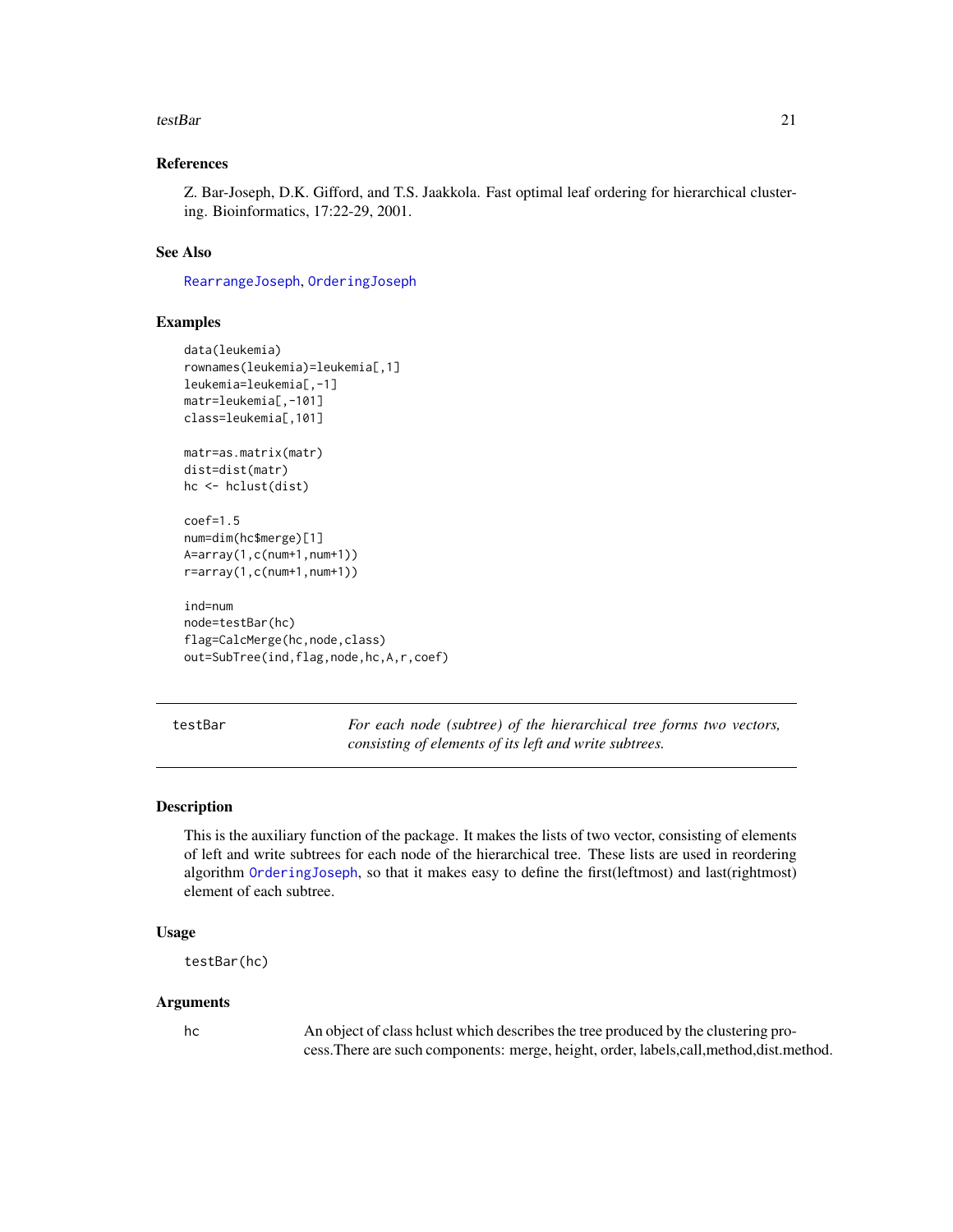# <span id="page-21-0"></span>Details

For each node or subtree of the hierarchical clustering result the function forms the list of two vector, consisting of elements of its left and write subtrees. These lists are used in reordering algorithm [OrderingJoseph](#page-9-1), so that it makes easy to define the first(leftmost) and last(rightmost) element of each subtree, and also to determine the intermediate elements in the process of searching the best ordering for each particular subtree.

#### Value

node a list of lists of length n-1, where each single list stores two vectors, consisting of elements of the left and right subtrees of the corresponding node in the merging matrix hc

# Author(s)

Natalia Novoselova,Frank Klawonn,Junxi wang

Maintainer: Natalia Novoselova <novos65@mail.ru>

# References

Z. Bar-Joseph, D.K. Gifford, and T.S. Jaakkola. Fast optimal leaf ordering for hierarchical clustering. Bioinformatics, 17:22-29, 2001.

#### See Also

[CalcMerge](#page-3-1), [SubTree](#page-18-1)

#### Examples

```
data(leukemia)
rownames(leukemia)=leukemia[,1]
leukemia=leukemia[,-1]
matr=leukemia[,-101]
class=leukemia[,101]
matr=as.matrix(matr)
dist=dist(matr)
```
hc <- hclust(dist) node=testBar(hc)

<span id="page-21-1"></span>testData1 *Simulates the dataset for analysis.*

# Description

Generates the simulated dataset with 400 genes and 100 experiments with 3 class labels.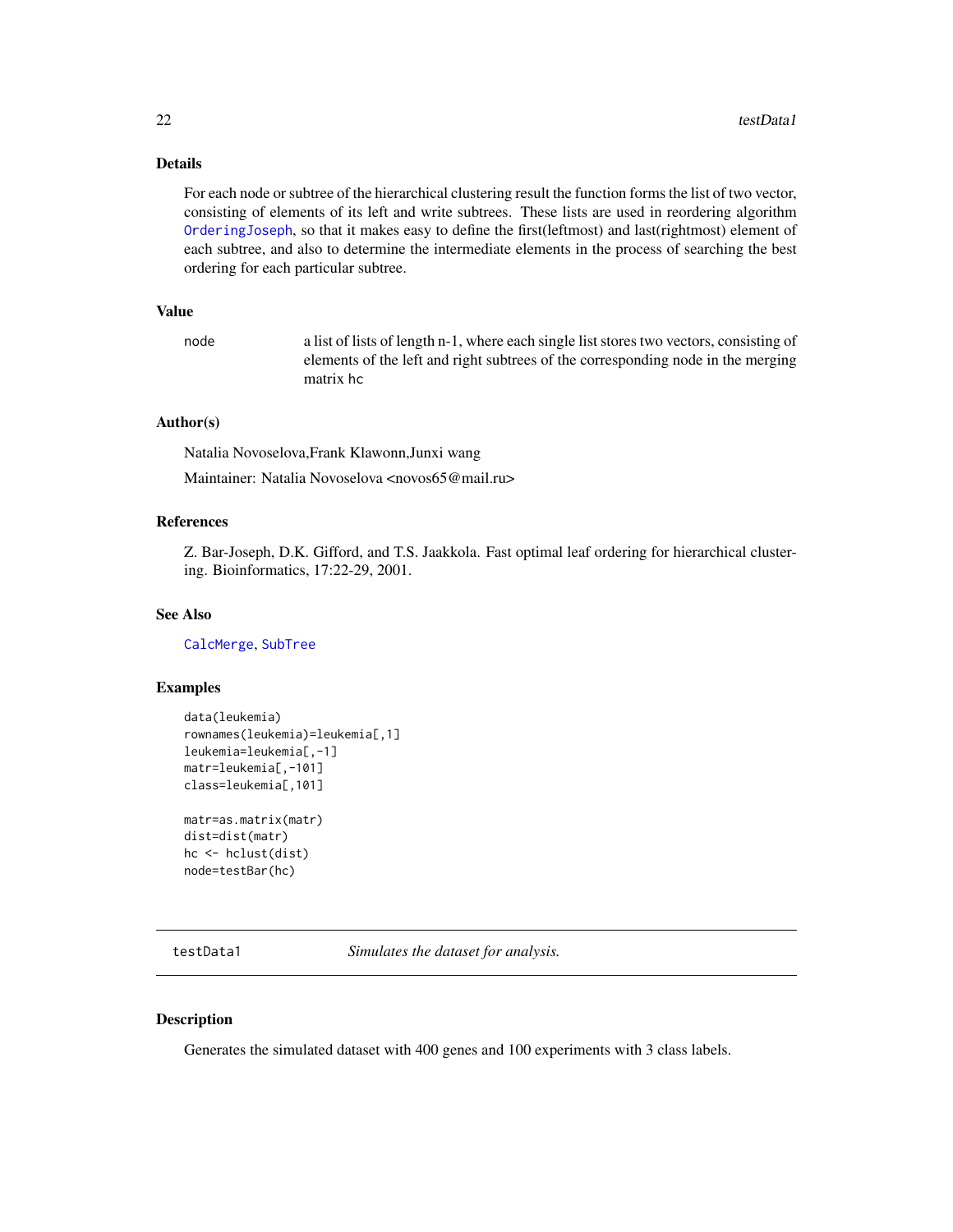#### <span id="page-22-0"></span>testData2 23

#### Usage

testData1()

# Details

Generates the simulated dataset with 400 genes and 100 experiments with 3 class labels. The last column stores the class labels for dataset objects.

# Value

matr a dataset, a matrix of feature values for several cases. The additional last column stores the values of class labels.

# Author(s)

Natalia Novoselova,Frank Klawonn,Junxi wang

Maintainer: Natalia Novoselova <novos65@mail.ru>

#### References

Z. Bar-Joseph, D.K. Gifford, and T.S. Jaakkola. Fast optimal leaf ordering for hierarchical clustering. Bioinformatics, 17:22-29, 2001.

# See Also

[RearrangeJoseph](#page-16-1), [OrderingJoseph](#page-9-1)

#### Examples

matr=testData1()

<span id="page-22-1"></span>testData2 *Simulates the dataset for analysis.*

# Description

Generates the simulated dataset with 90 genes and 90 experiments with 3 class labels.

#### Usage

```
testData2()
```
# Details

Generates the simulated dataset with 90 genes and 90 experiments with 3 class labels. The last column stores the class labels for dataset objects.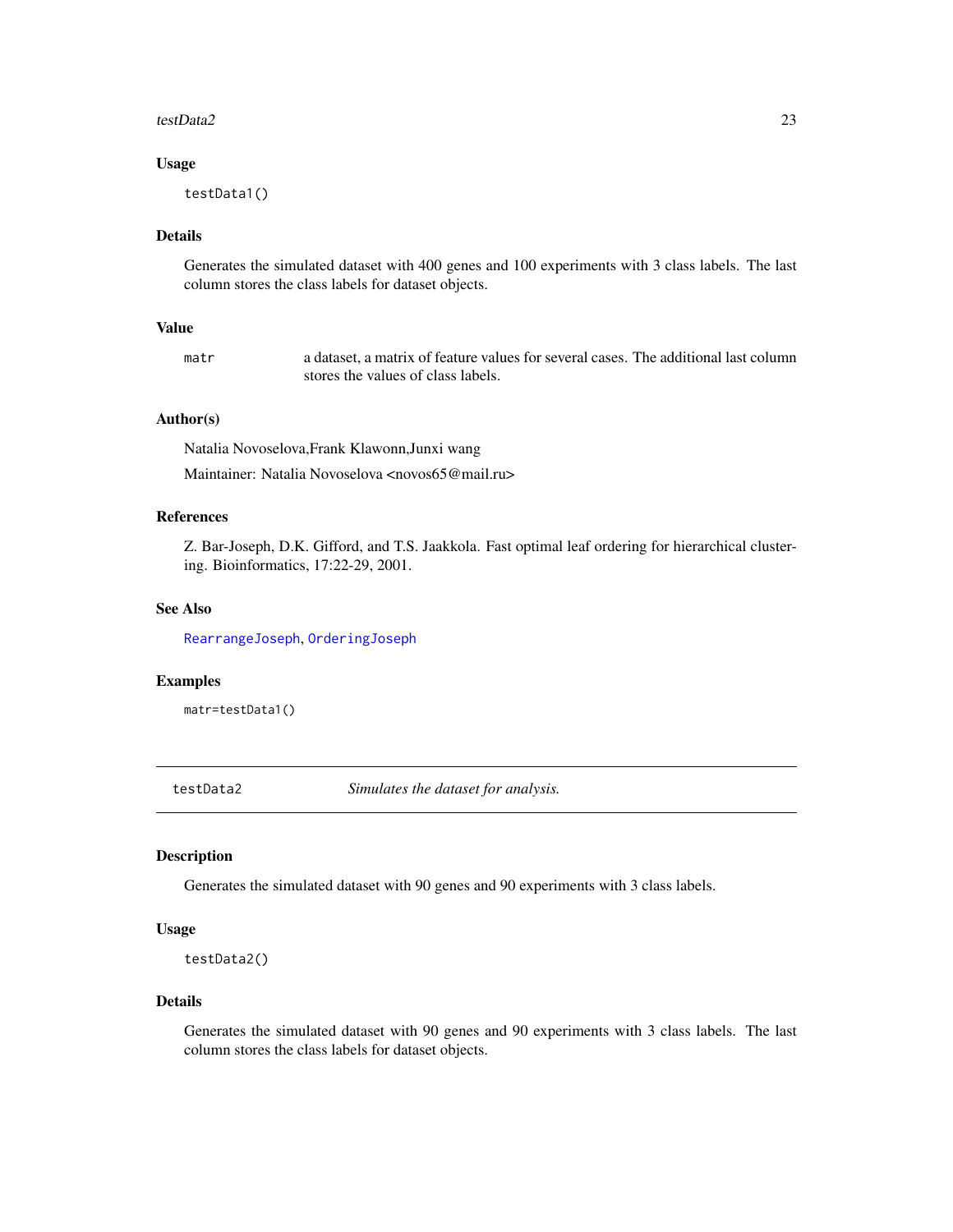# <span id="page-23-0"></span>Value

matr a dataset, a matrix of feature values for several cases. The additional last column stores the values of class labels.

# Author(s)

Natalia Novoselova,Frank Klawonn,Junxi wang

Maintainer: Natalia Novoselova <novos65@mail.ru>

# References

Z. Bar-Joseph, D.K. Gifford, and T.S. Jaakkola. Fast optimal leaf ordering for hierarchical clustering. Bioinformatics, 17:22-29, 2001.

# See Also

[RearrangeJoseph](#page-16-1), [OrderingJoseph](#page-9-1)

# Examples

matr=testData2()